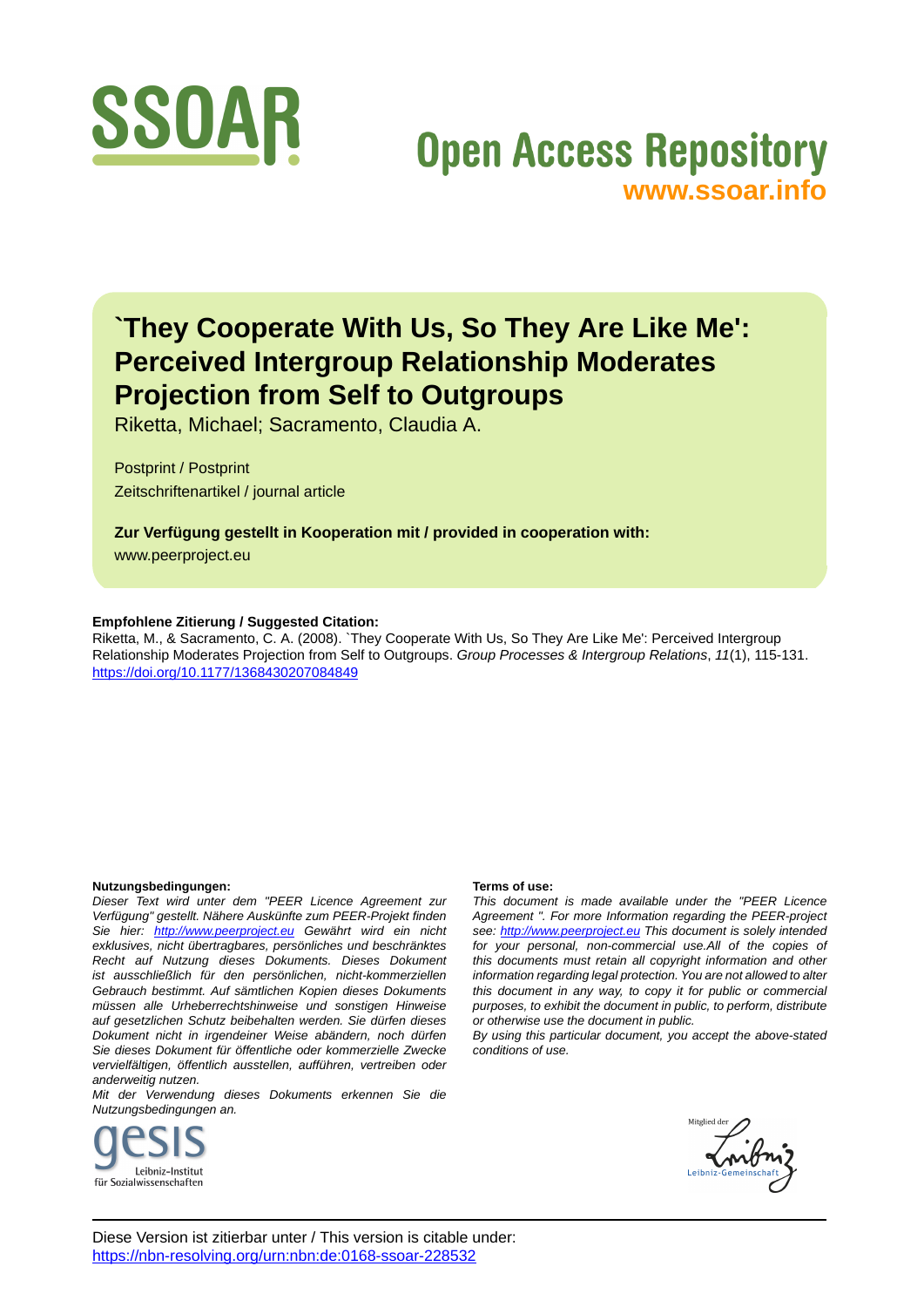*Group Processes & Intergroup Relations* 2008 Vol 11(1) 115–131

# **'They Cooperate With Us, So They Are Like Me': Perceived Intergroup Relationship Moderates Projection from Self to Outgroups**

#### **Michael Riketta and Claudia A. Sacramento**

*Aston University*

Whereas projection of self-attributes to ingroups is ubiquitous, projection of self-attributes to outgroups (outgroup projection) is an elusive phenomenon. Two experiments examined the moderating effect of perceived intergroup relationship on outgroup projection and explored underlying mechanisms. Perceived cooperation versus competition between ingroup and outgroup was manipulated using fictitious (Experiment 1) or natural groups (Experiment 2). In both experiments, participants judged the outgroup as more similar to the self in the cooperation condition than in the competition condition. This effect was independent of recategorization, perceived intergroup similarity, and ingroup-to-outgroup projection. These studies demonstrate the very existence of outgroup projection and extend previous work on moderators of projection from self to groups.

keywords common ingroup identity, intergroup conflict, multilevel analysis, social categorization, social identification, social projection

WHERE DO people's beliefs about social groups come from? Two plausible answers are that (a) people derive their beliefs about a group from their experience with members of that group or (b) adopt a socially shared stereotype of that group. However, research has shown that people form beliefs even about artificial groups, with which they are not familiar and for which no stereotypes exist (e.g. Cadinu & Rothbart, 1996; Clement & Krueger, 2002; Gramzow, Gaertner, & Sedikides, 2001; Otten, 2002). Thus, there must be another mechanism accounting for the emergence of group-related beliefs.

This paper deals with one of these mechanisms: social projection. Several studies have shown that this process accounts for the formation of beliefs about unfamiliar groups (see Otten, 2002). This has been found mainly for ingroups. Projection to outgroups is a more elusive and enigmatic phenomenon. This paper tries to shed light on this process. Specifically, we test the hypothesis that outgroup projection depends

#### **Author's note**

Address correspondence to Michael Riketta, Work and Organisational Psychology Group, Aston Business School, Aston University, Birmingham, B4 7ET, UK [email: m.riketta@aston.ac.uk]

Copyright © 2008 SAGE Publications (Los Angeles, London, New Delhi and Singapore) 11:1; 115–131; DOI: 10.1177/1368430207084849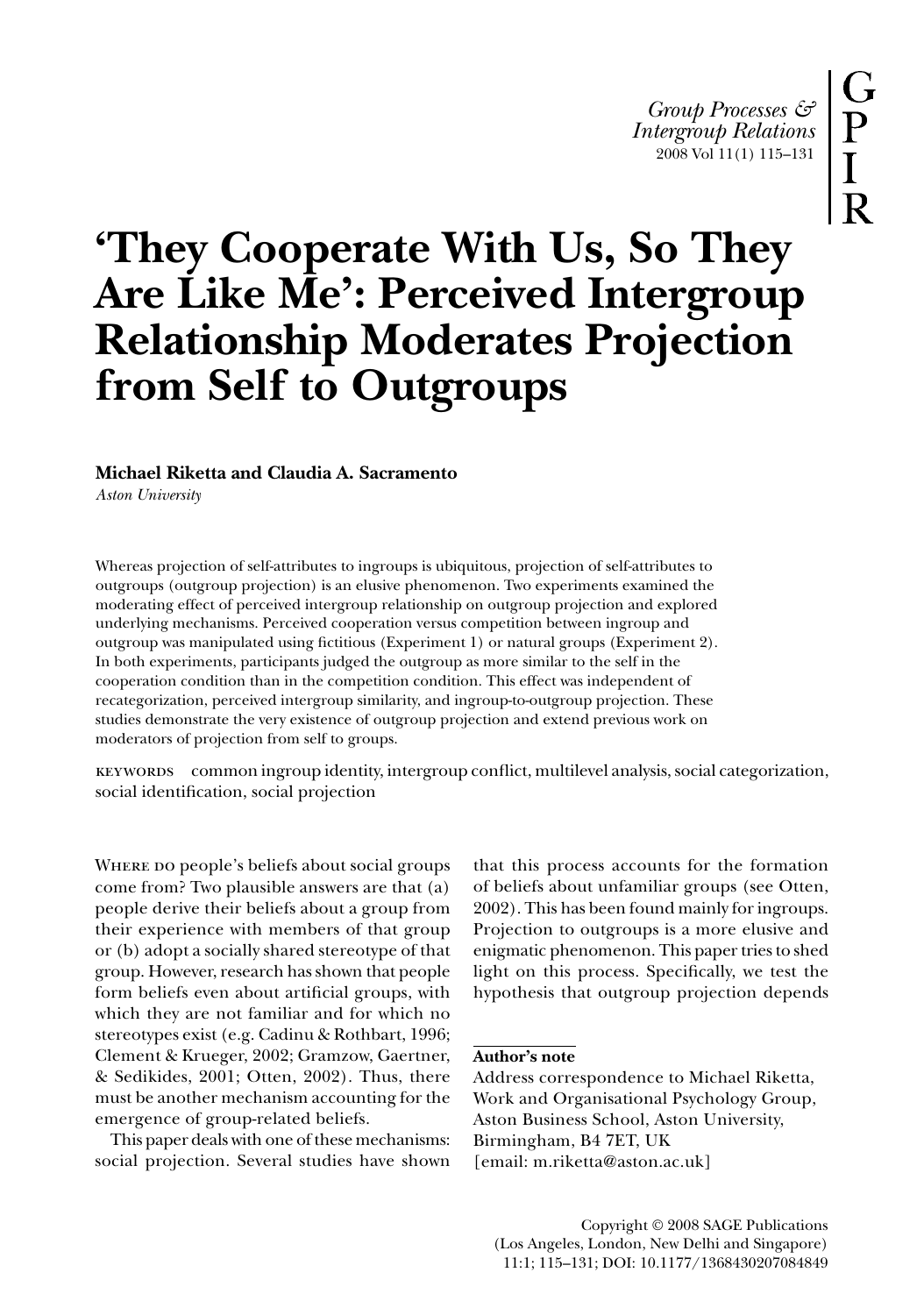on the perceived intergroup relationship such that it (a) is strongest among people perceiving harmony (or cooperation) between ingroup and outgroup and (b) is weaker, or even turns into a contrast effect, among people perceiving conflict (or competition) between ingroup and outgroup.

We extend prior research in two respects. First, this is the first experimental test of the mentioned hypothesis, with the goal to demonstrate that perceived intergroup relationship *infl uences*  outgroup projection (see Riketta, 2005, for correlational evidence). Second, we test whether projection from the self to the outgroup is a direct effect rather than being mediated by perceptions of the ingroup. The former possibility is suggested by cognitive consistency theories (e.g. Greenwald et al., 2002) whereas the latter possibility follows from both the selfanchoring/differentiation model (Cadinu & Rothbart, 1996) and research on common ingroup identity (Gaertner, Dovidio, Anastasio, Bachman, & Rust, 1993; see also Robbins & Krueger, 2005). Moreover, we test whether it is really perceived intergroup cooperation versus conflict, rather than intergroup similarity (Ames, 2004a,b), that drives the postulated effect. The next section develops the research questions in detail.

# **Social projection and the postulated role of perceived intergroup relationship**

Social projection (also called *self-anchoring*; Cadinu & Rothbart, 1996) is the process by which people project attributes that they ascribe to themselves to others (Katz & Allport, 1931; Krueger, 1998). Several experiments have demonstrated this effect in novel intergroup situations, showing that people spontaneously ascribe their self-perceived traits to minimal groups in the laboratory (e.g. Cadinu & Rothbart, 1996; Clement & Krueger, 2002; Gramzow et al., 2001; Otten, 2002). Further, many studies, including research on the false-consensus effect, have found a substantial overlap between attributes (e.g. attitudes, traits) ascribed to the self and attributes ascribed to natural groups (for reviews, see Krueger, 1998, 2000; Mullen et al., 1985; for more recent research, see, e.g. Ames, 2004a,b; Clement & Krueger, 2002; Jones, 2004; Riketta, 2005). Thus, social projection seems to be common (Krueger, 1998, 2000).

Nonetheless, this process has boundary conditions. A common finding is that people project to ingroups but not (significantly) to outgroups (e.g. Gramzow et al., 2001; Clement & Krueger, 2002; Krueger & Zeiger, 1993; Smith & Henry, 1996; for reviews, see Krueger, 1998, 2000; Otten, 2002). A recent meta-analysis of 48 studies has found an average correlation between selfand ingroup images of  $r = .46$ , which suggests strong projection, and an average correlation between self- and outgroup images of  $r = .13$ , which suggests weak projection (Robbins & Krueger, 2005).

This weak evidence of outgroup projection may appear disappointing considering that several theories and models, such as cognitive consistency theories (Greenwald et al., 2002; Heider, 1958) and the self-anchoring/differentiation model (Cadinu & Rothbart, 1996), do predict outgroup projection (for a discussion of the relevance of these and other models, see Riketta, 2005, 2006). At the same time, as explained below, these theories and models point to one boundary condition of this effect—the nature of the relationship between ingroup and outgroup. More specifically, these theoretical approaches converge on the prediction that (a) people will project to outgroups particularly if there is cooperation, or harmony, between ingroup and outgroup and (b) will show less projection, or even a contrast effect (i.e. the tendency to ascribe the opposites of self-attributes to outgroups), if there is competition, or conflict, between ingroup and outgroup (see Riketta, 2005). This is the main hypothesis of our research. In addition, we explore several mechanisms that may underlie this effect (ingroup–outgroup projection, recategorization, and perceived intergroup similarity).

## *The case for direct projection from self to outgroup*

To begin with, the mentioned role of perceived intergroup relationship in outgroup projection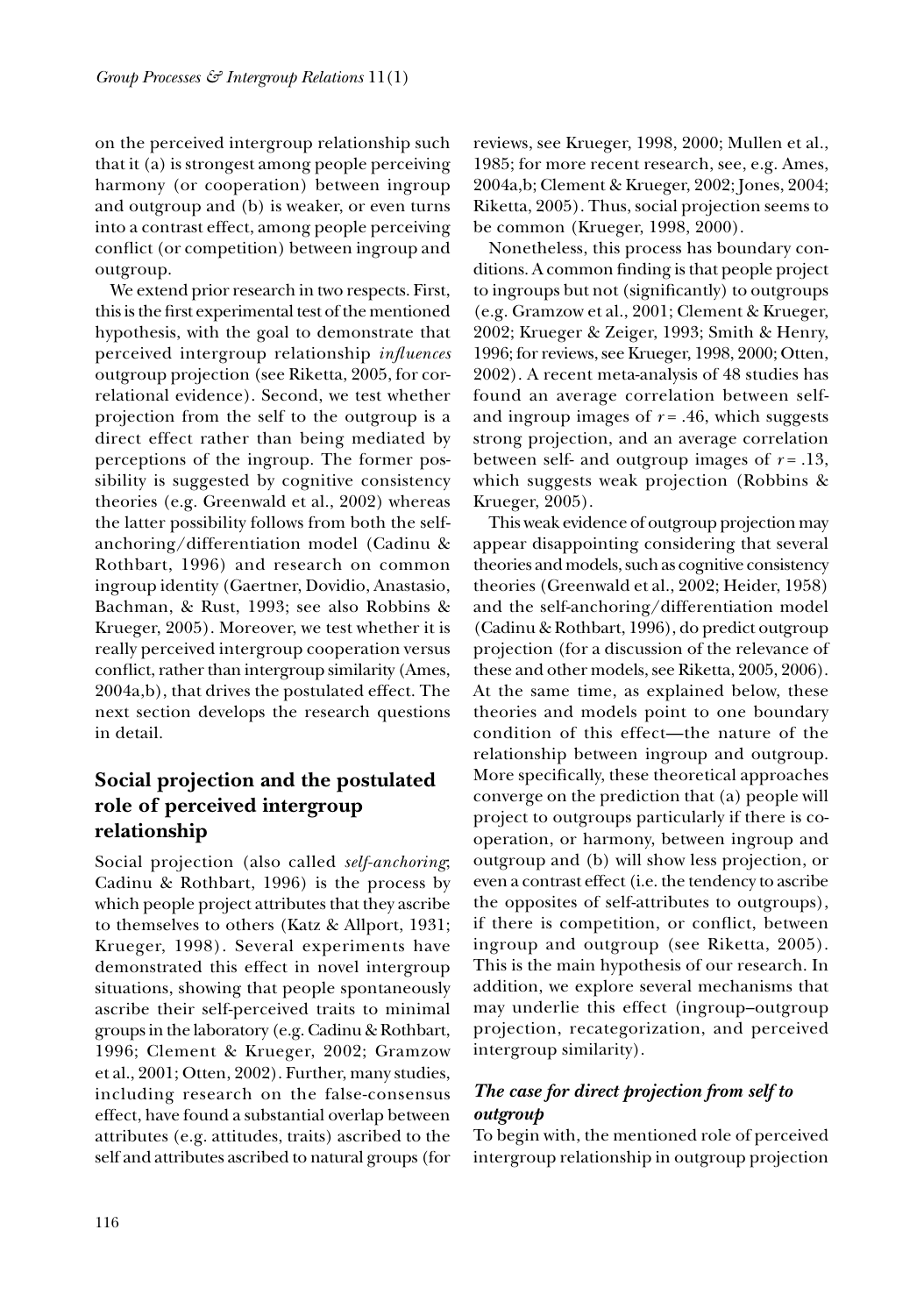follows from theories of cognitive consistency, above all from Heider's (1958) balance theory and Greenwald et al.'s (2002) modification of this theory (see also Sherman, Chassin, Clark, & Agostinelli, 1984). This approach portrays projection from the self to groups as a consequence of the need for cognitive consistency. According to Greenwald et al., once people have formed a positive or 'compatibility' association between cognitive representations of the self and a group (e.g. because they have become members of the group), they tend to form positive or 'compatibility' associations between that group and the attributes they associate with the self. A group image similar to the self-image results; that is, positive projection occurs. Conversely, once people have formed negative or 'incompatibility' associations between self and a group (e.g. certain outgroups), they tend to disassociate that group from the attributes they associate with the self. As a consequence, a group image

(A) Main hypothesis

arises that is dissimilar to the self-image; that is, negative projection occurs. Perceived intergroup cooperation (vs. competition) may be one cause of compatibility (vs. incompatibility) associations between self and an outgroup. Thus, perceived intergroup relationship may determine whether people project onto the outgroup or contrast it away from the self, and how strong either process is. This is our main hypothesis (Figure 1, panel A).

## *The ingroup image as a mediator of outgroup projection*

The self-anchoring/differentiation model (Cadinu & Rothbart, 1996) portrays projection as the result of a heuristic by which people make sense of novel intergroup situations. The model postulates a two-step sequence. At first, people project from their self to the ingroup (self-anchoring). Next, they contrast the outgroup away from the ingroup (differentiation).

(B) Role of ingroup image



#### (C) Role of common ingroup identity



*Figure 1*. Research questions

(D) Role of intergroup similarity

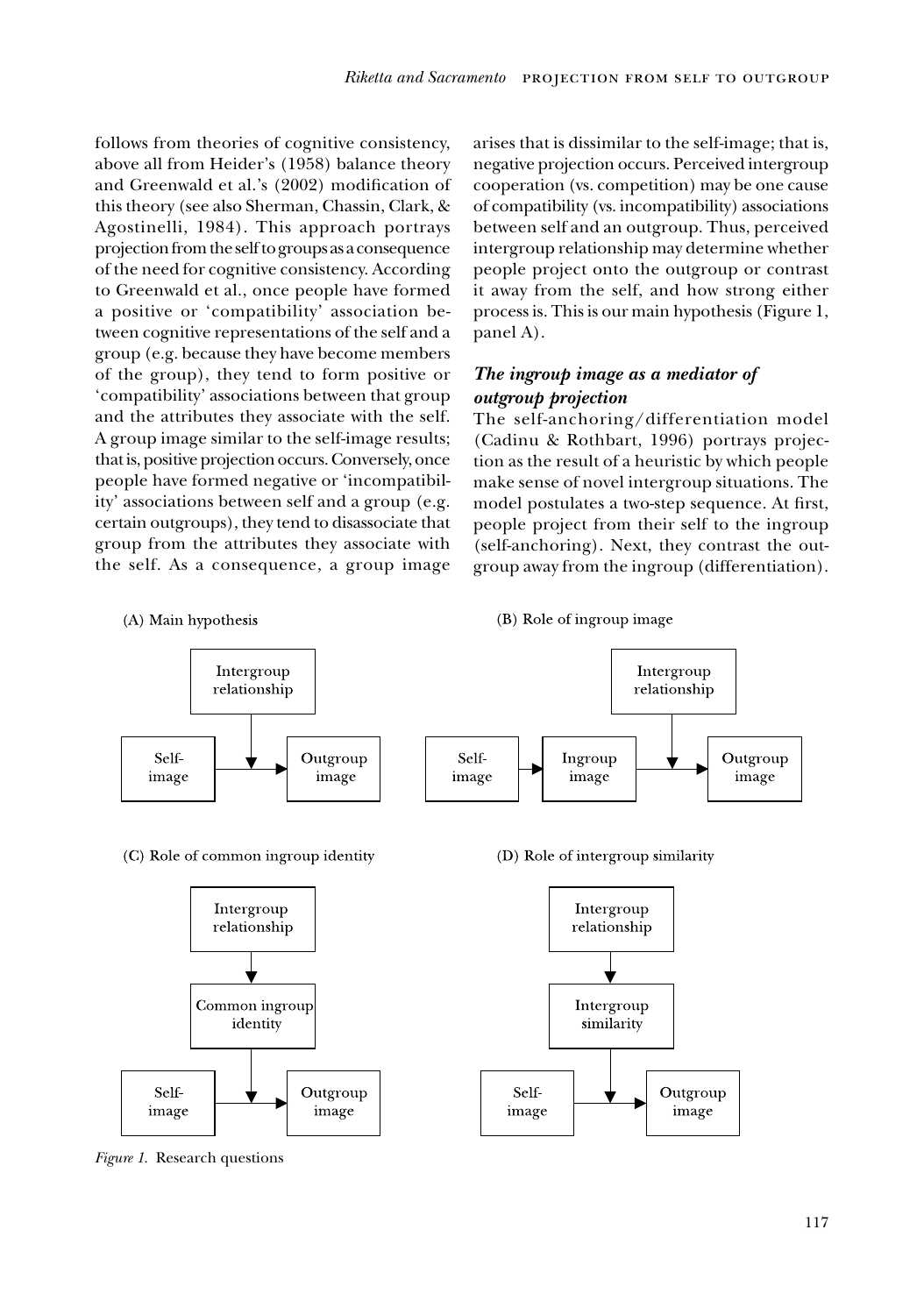The latter process results in dissimilarity of self- and outgroup image. Thus, according to this model, outgroup projection is negative by default and indirect (i.e. mediated by the ingroup image) rather than direct. Although the model does not refer to the role of perceived intergroup relationship, one may speculate that perceived intergroup relationship (cooperation vs. competition) reduces the tendency to differentiate between in- and outgroup and might even turn it into a tendency to assimilate. By contrast, self-anchoring (projection from self to ingroup) may be independent of perceived intergroup relationship, given the consistency with which this effect has been demonstrated in previous research across a variety of intergroup situations.

Thus, similar to the cognitive consistency approach, the self-anchoring/differentiation model suggests that perceived intergroup harmony versus conflict makes outgroup projection more positive. In contrast to that approach, the selfanchoring/differentiation model suggests that this effect pertains to indirect, not direct, outgroup projection. Specifically, the model suggests that people project from self to ingroup in the first step and that intergroup relationship moderates the subsequent projection from ingroup to outgroup (Figure 1, panel B). The present studies test this prediction and pit it against the alternative hypothesis that perceived intergroup relationship affects direct projection from self to outgroup (independently of ingroup image).

## *Common ingroup identity as mediator of outgroup projection*

Another explanation for effects of intergroup relationship on outgroup projection is that cooperation between ingroup and outgroup may promote the recategorization of ingroup and outgroup as a single group (Gaertner et al., 1993; Pettigrew, 1998). After this recategorization, projection to the previous outgroup may result from projection to the more inclusive ingroup, which now encompasses the outgroup. In this case, the outgroup would be perceived as similar to the self because it is perceived as part of an ingroup to which people project. This in turn would increase

the similarity between self- and outgroup image (for this argument, see Robbins & Krueger, 2005). Like the self-anchoring/differentiation model, this explanation suggests that outgroup projection is indirect (i.e. mediated by projection to an overarching ingroup) and that perceived intergroup relationship affects only this indirect outgroup projection. This argument extends the self-anchoring/differentiation model by assuming that the described process is accompanied, and facilitated, by the perception of ingroup and outgroup as belonging to the same group that is, by a sense of common ingroup identity (cf. Gaertner et al., 1993). Thus, common ingroup identity should moderate outgroup projection and explain the effects of perceived intergroup relationship on projection (Figure 1, panel C; a case of mediated moderation, Baron & Kenny, 1986; Muller, Judd, & Yzerbyt, 2005). This possibility is also tested here.

To summarize, our main goal is to test the common prediction of these approaches that perceived intergroup relationship (competition versus cooperation) strengthens outgroup projection. Our second goal is to explore whether the manipulation affects the direct versus indirect (ingroup-mediated) projection to the outgroup. A third, and related, goal is to explore whether the effects of the manipulation are due to common ingroup identity.

# Previous findings on the role of **perceived intergroup relationship in outgroup projection**

Only one previous study addressed the moderating role of perceived intergroup relationship in outgroup projection (Riketta, 2005). Student participants rated themselves, an ingroup (students of their own major), and an outgroup (business administration students), on identical trait lists and indicated how much conflict between the two groups they perceived. The intraindividual correlations between the trait rating profiles were the indicators of projection. As predicted, the self–outgroup correlation was negative under perceived high intergroup conflict and positive under perceived low intergroup conflict, especially when identification was high.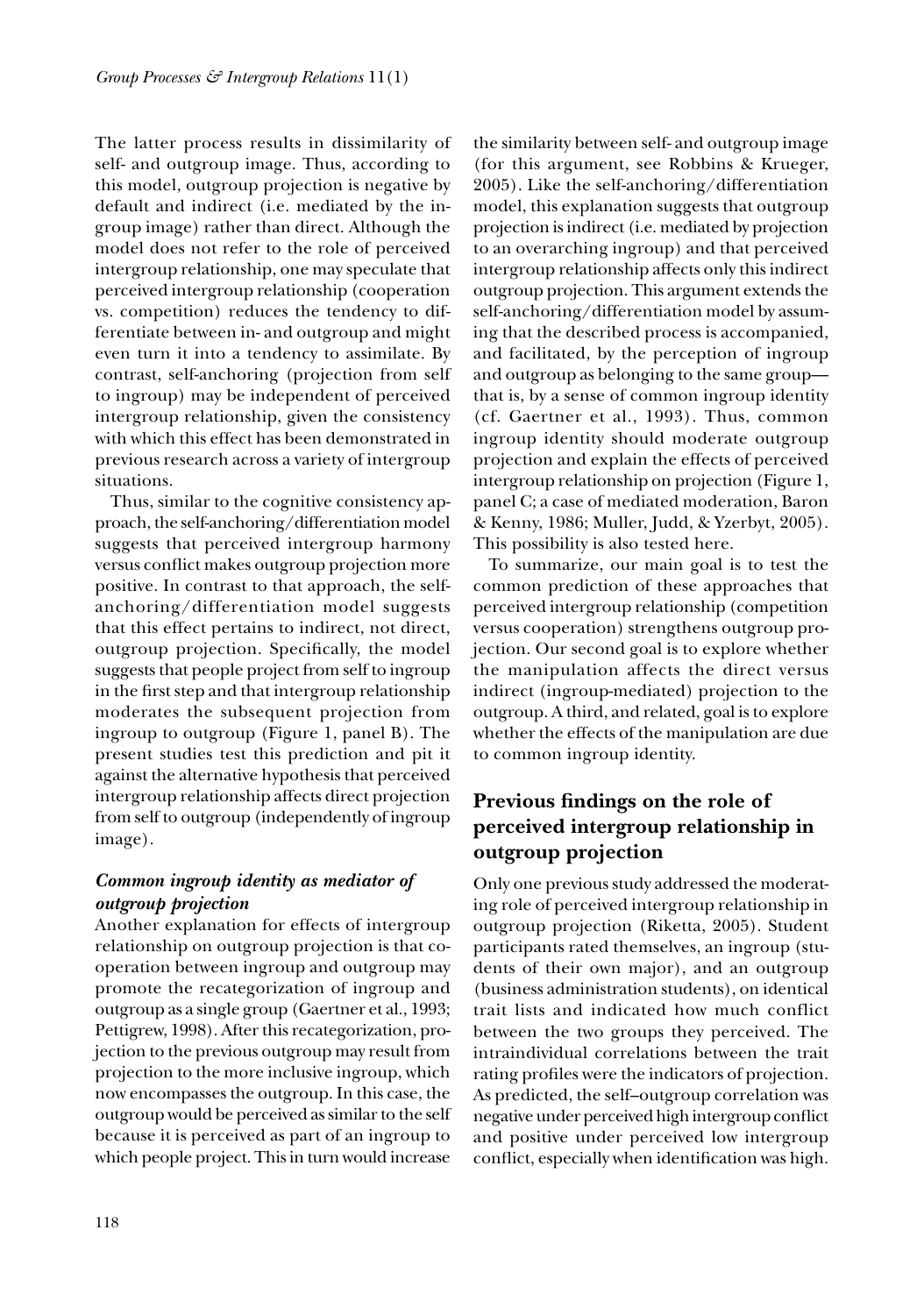These findings tentatively suggest that perceived intergroup relationship moderates the direction of outgroup projection. However, the correlational design leaves open questions of causality—in particular, whether (a) perceived intergroup conflict causes negative social projection rather than vice versa and (b) projection is from self to groups rather than vice versa. Further, this previous study did not disentangle direct and indirect projection.

Two other lines of research on social projection dealt with constructs that are related to (yet distinct from) perceived intergroup relationship (Ames, 2004a,b; Jones, 2004). Ames postulated and found in experimental and correlational studies that perceived global similarity of self to in- and outgroups leads to stronger perceived similarity between self and these groups on habits and attitudes. Jones postulated and found in a correlational study that perceived social distance (i.e. average similarity as well as frequency and quality of contact) between self and several in- and outgroups correlated negatively with the magnitude of false consensus on abilities and opinions referring to these groups. Moreover, Jones showed that perceived social distance accounted for the observed stronger false consensus with ingroups relative to outgroups.

These findings are compatible with the present reasoning because perceived intergroup relationship (cooperation vs. competition), the crucial variable in the present research, may be either a cause or a consequence of perceived general similarity and perceived social distance (between self and/or ingroup on the one hand and outgroup on the other). Yet, cooperation versus competition is not the same as similarity or social distance. Research has shown that interpersonal or intergroup similarity and contact (as one component of social distance) can both increase and decrease intergroup conflict (see Hewstone, Rubin, & Willis, 2002; Pettigrew, 1998). In particular, competition, as a common form of conflict, arises when interdependent groups pursue incompatible goals (Sherif, Harvey, White, Hood, & Sherif, 1961; Kelley & Thibaut, 1978). Thus, competition may arise precisely because groups are similar in a certain respect (i.e. in terms of their goals). Further, competition may be stronger under low social distance; that is, if the groups act in the same situation and have frequent contact with each other, provided that the situation is such that each group can reach their goal only at the expense of the other group. Thus, by looking at the competitive versus cooperative nature of the intergroup relationship, the present research looks at a moderator of projection that is conceptually distinct from the moderators examined in Ames' and Jones' studies. Another difference is that whereas Ames and Jones looked primarily at the relationship between self and another person or group as a moderator, the present research examines the relationship between ingroup and outgroup as moderator.

To bolster these arguments with some data, we measured perceived intergroup similarity in Experiment 2 (see below) and tested whether this variable explained the effects of manipulated intergroup relationship on outgroup projection (Figure. 1, panel D; another case of mediated moderation). To anticipate, our results show that the effects of intergroup relationship are independent of perceived intergroup similarity. Thus, the present research extends previous work on similarity as a moderator of projection.

### **Overview of the current research**

We report two studies in which we manipulated the perceived relationship (cooperation vs. competition) between an ingroup and an outgroup. We tested whether outgroup projection was stronger under cooperation than competition. To shed light on the nature of outgroup projection, we tested three mechanisms of outgroup projection (ingroup– outgroup projection, Experiments 1 and 2; recategorization, Experiment. 2; intergroup similarity, Experiment. 2).

Our studies are unique in several respects. First, they are the first to test the *causal* role of perceived intergroup relationship in outgroup projection. In this respect, they extend previous correlational findings on the relations between perceived intergroup relationship, self-image, and outgroup image (Riketta, 2005). Second, the present studies are the first to distinguish between direct and indirect (i.e. ingroup mediated)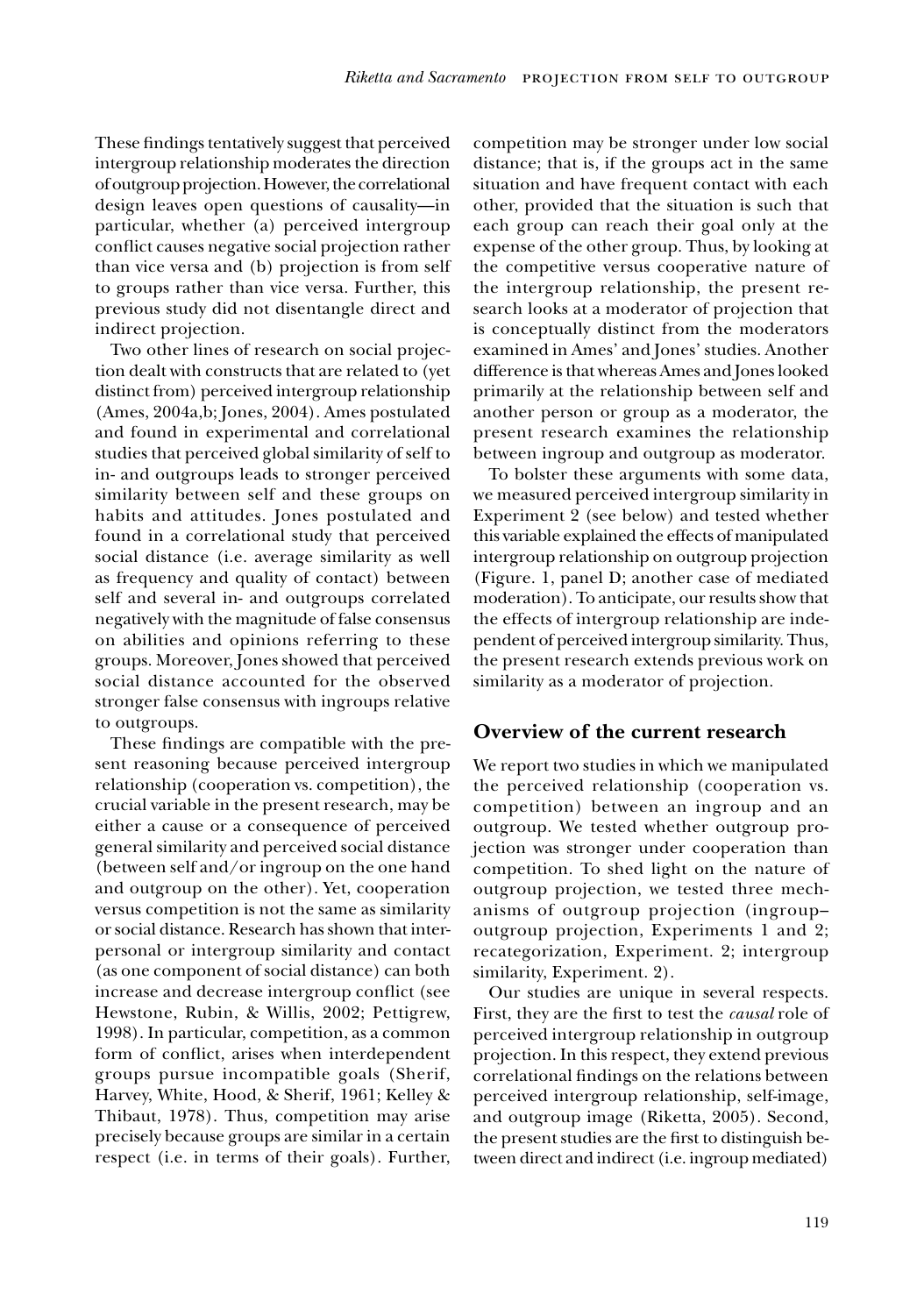outgroup projection in testing for moderators of this process. As a consequence, these studies are the first to test whether direct outgroup projection occurs at all. Several researchers questioned the existence of this process, arguing that similarity between the self- and the outgroup image results from indirect projection or is even spurious (e.g. Cadinu & Rothbart, 1996; Robbins & Krueger, 2005). By contrast, from the perspective of cognitive consistency theories (e.g. Greenwald et al., 2002), people may project from self to outgroup directly.

Experiment 1 referred to a hypothetical and novel intergroup situation (workgroups in a business scenario). To explore the generalizability of the findings to real-life situations, Experiment 2 referred to groups that were natural and familiar to participants (psychology departments at two universities). Like in previous research (e.g. Ames, 2004a,b; Clement & Krueger, 2002; Otten & Wentura, 2001; Riketta, 2005), the direction (positive vs. negative) and strength of projection was assessed with the correlation between self- and group ratings across identical sets of attributes. Positive (negative) correlations indicate positive (negative) projection from self to group. Extending previous research, we used a more advanced method (multilevel modeling) to gauge these correlations. In operational terms, then, our main prediction is that the correlation between self- and outgroup ratings across attributes (as indicator of outgroup projection) is more positive under intergroup cooperation than competition.

We also computed the correlation between selfand ingroup ratings as an indicator of projection from self to ingroup. This process is implied in the ingroup-mediation model (Figure 1, panel B). Because ingroup projection has been demonstrated many times (e.g. Robbins & Krueger, 2005), a positive correlation has to be expected.

One challenge with our operationalization of projection is to ensure that the correlation between self- and group ratings actually reflect the projection of single attributes and are not due to general evaluative tendencies. For example, if participants have a general tendency to evaluate both the self and the outgroup positively

(i.e. tend to give higher ratings on positive than negative attributes for both self and outgroup), a positive correlation between trait ratings of selfand outgroup would result, even in the complete absence of projection (for this argument, see Otten & Wentura, 2001; Sherman et al., 1984). To control for this possibility, following Otten and Wentura (2001) and Riketta (2005), we controlled for the valence of the single attributes in computing the correlations between self- and group ratings. For exploratory purposes, we repeated all analyses described in the following without valence as control variable. The results are similar (see Appendix B for the full results). In the text, we discuss only the results with valence as control variable.

## **Experiment 1**

### *Method*

**Sample and procedure** Forty-nine students (21 male, 28 female) at the University of Tübingen, Germany, participated in exchange for sweets. They were recruited on a voluntary basis in a student dining hall and completed a questionnaire in a remote area of the hall.

**Materials** On the first page of the questionnaire, participants judged themselves on 17 adjective pairs, each of which was separated by a 7-point rating scale. The adjective pairs were selected to cover a broad range of personality attributes, which were semantically unrelated to the conflict–cooperation dimension (see Appendix A).

On the next page, participants read a scenario adapted from Alexander, Brewer, and Herrmann (1999, Study 2, conditions 'ally' and 'enemy'). The scenario described two work teams (Team A and Team Z) in a retailing organization that distributed lawnmowers. Participants were instructed to imagine that they were the leader of Team A. Both teams were described as similar in terms of size, market share, and competence of the team members. Participants read that the top management of the organization had offered a trip to the Caribbean Sea to the team that sold more than 10,000 lawnmowers over the next 12 months. The perceived intergroup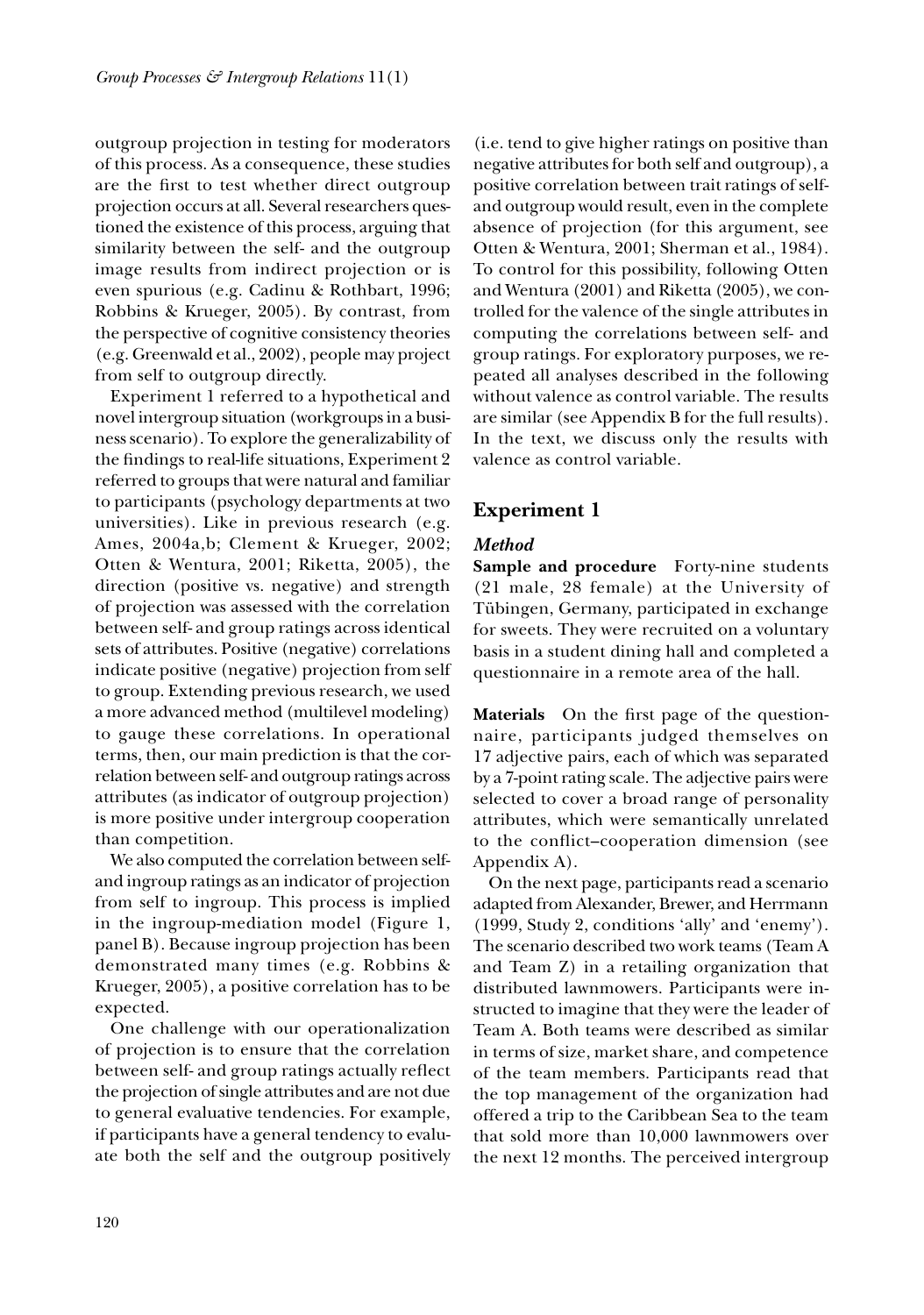relationship was manipulated in the last passage of the scenario. In the competition condition, it read: 'Only one of the two teams can win the trip, namely the team that will be the first one to sell 10,000 lawnmowers over the next 12 months. If Team Z is the first to reach this quota, it will win the trip, and your team will get nothing'. In the cooperation condition, the passage read: 'It is possible that both your team and Team Z will sell over 10,000 lawnmowers. In this case, each team will win the trip. If Team A and Team Z cooperate and share markets, this will help them to reach the 10,000 quota each and to win the trip jointly'. Participants were randomly assigned to the conflict or cooperation condition.

On the next page, participants read that the goal of the study was to explore processes of spontaneous impression formation. They were asked to indicate their spontaneous and intuitive impressions of the outgroup (Team Z) and the ingroup (Team A). Each group had to be judged on a list of adjective pairs that was identical to that used for the self. Because the main focus of this study was on projection to the outgroup (not on the ingroup), the outgroup ratings were always measured before the ingroup ratings.

Next, as a manipulation check, participants judged the perceived relationship between Team A and Team Z. The items (adapted from Riketta, 2005) were: 'I think that in general, the members of Team A and Team Z easily get to like each other' (reversed), 'I think the members of Team A and Team Z easily get to dislike each other', 'I think the relationship between the members of Team A and Team Z is harmonious' (reversed), and 'Team A and Team Z compete with each other'. Each item was accompanied by a 7-point scale anchored with *not applicable at all*  and *totally applicable*. Responses were averaged  $(alpha = .84)$ .

**Multilevel modeling** In this and the following study, the data were analyzed with multilevel modeling. This is the most appropriate method to analyze nested data (Raudenbush & Bryk, 2002). In our studies, ratings of single attributes were nested within participants. In the terminology of multilevel modeling, the attribute ratings were variables at level 1, and participants were at (the hierarchically higher) level 2.

*Test of the main hypothesis* In the tests of the main hypothesis (i.e. that conflict affects outgroup projection across attributes and participants), outgroup ratings was the criterion variable and self-ratings and the valence of each rated attribute (as control variable) were the predictor variables. Like in previous research (Riketta, 2005; also Otten & Wentura, 2001), valence was coded *positive* or *negative* on the basis of German word norms (Hager & Hasselhorn, 1994, Table 4–3).

To test for the moderating effect of conflict on outgroup projection, we used a random coefficients model (Raudenbush & Bryk, 2002). Experimental condition (competition vs. cooperation) was included as a moderator variable at level 2. In general, a random coefficients model estimates a single regression equation (here: regression of outgroup rating on selfrating) across all level 1 data points (here: attributes) but allows the intercept and slope of this regression to vary across level 2 data points (here: participants). In terms of this model, our hypothesis predicts that the variation of the slopes (i.e. the relationship between self- and outgroup ratings) is due to a level 2 variable (here: condition) or, in another words, that there is a cross-level interaction between self-ratings and experimental condition. To test this, we estimated the following model, following the common procedure of testing cross-level interactions (e.g. Hofmann & Gavin, 1998):

Level-1 Model

Outgroup ratings =  $P0 + P1*(self-ratings)$  $+ P2 *$  (attribute valence)  $+ E$ 

Level–2 Model

 $P0 = B00 + B01*(condition) + R0$  $P1 = B10 + B11*(condition) + R1$  $P2 = B20 + R2$ 

with P0, B00, B10, B20: intercepts; P1, P2, B01, B11: regression weights; and E, R0, R1, R2: residuals; condition coded 0 for cooperation and 1 for competition; attribute valence coded 0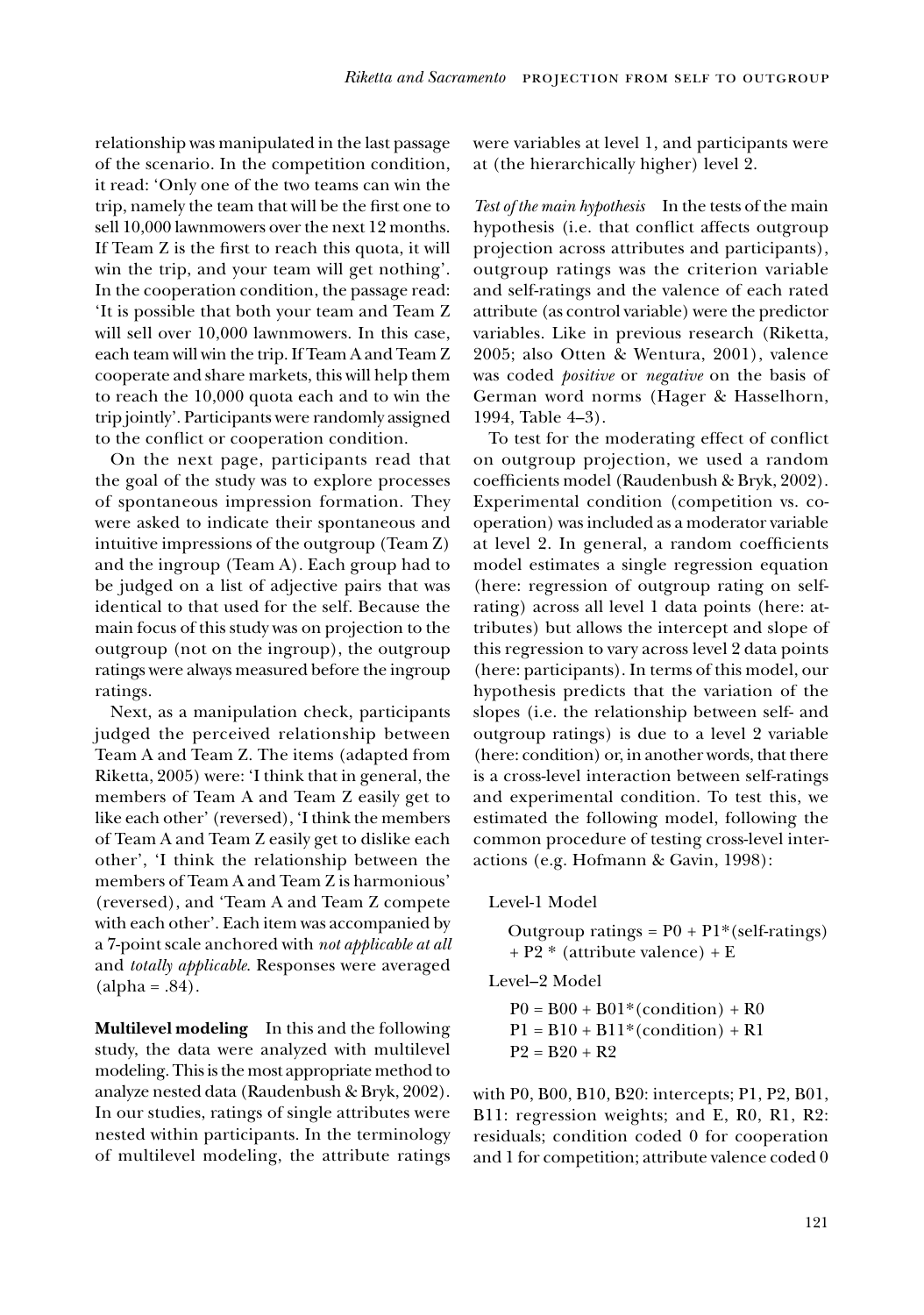for negative and 1 for positive. The intercepts and regression weights can be interpreted like intercepts and regression weights from ordinary least-squares regression analyses.

The crucial parameter for present purposes is B11. It denotes the extent to which projection (i.e. P1) varies as a function of experimental condition. A negative value of B11 would indicate that, as expected, the relation between self- and outgroup ratings is less positive (or more negative) under competition than under cooperation.

*Test for the role of ingroup image in outgroup projection* In additional analyses, we tested for the prediction by the self-anchoring/differentiation model that the effect of the experimental manipulation pertained to projection from ingroup to outgroup (assuming that participants projected from self to ingroup at first) rather than to direct projection from self to outgroup. To test this, building on the logic of regression-analytic mediation analysis (Baron & Kenny, 1986), we entered ingroup ratings as an additional predictor and tested for the effects of experimental condition on the effects of self- and ingroup ratings simultaneously. To the extent that the effects of condition on the self– outgroup relation were weaker in this than in the aforementioned analysis, this would suggest that the manipulation affected projection from ingroup to outgroup rather than from self to outgroup. Conversely, if the self–outgroup relation were the same in this analysis, this would suggest that the manipulation affected direct projection from self to outgroup. Specifically, in these analyses, we estimated the following model:

Level-1 Model

Outgroup ratings =  $P0 + P1*$  (self-ratings) + P2\* (ingroup ratings) + P3 \* (attribute  $value$ nce) + E

Level–2 Model

 $P0 = B00 + B01*(condition) + R0$  $P1 = B10 + B11*(condition) + R1$  $P2 = B20 + B21*(condition) + R2$  $P3 = B30 + R3$ 

with P0, B00, B10, B20, B30: intercepts; P1, P2, P3, B01, B11, B21: regression weights; and E, R0, R1, R2, R3: residuals.

*Test for ingroup projection* Precondition for a mediating role of ingroup ratings (Figure 1, panel B) is that self-ratings affect ingroup ratings, that is, that projection from self to ingroup occurs (ingroup projection). We tested for this process with a multilevel analysis analogous to the one used to test the main hypotheses, with outgroup ratings replaced by ingroup ratings. To assess ingroup projection independent of condition at first (because we assumed it to be independent of perceived intergroup relationship, see Figure 1, panel B), we conducted this analysis without condition in the equation. To explore whether conflict moderated ingroup projection (an unpredicted effect), we entered condition in the next step.

In all multilevel analyses, we centered the Level 1 predictors (self-ratings, ingroup ratings, and attribute valence) at their means within each participant, following the recommendations of Hofmann and Gavin (1998). All computations were done with HLM 6.0 (Raudenbush, Bryk, & Congdon, 2004). In the Results section, for sake of brevity, we report only those parameters (B11 and B21) that are relevant to our hypothesis. The complete estimated models are reported in Appendix B.

#### *Results and discussion*

The manipulation check revealed that participants perceived more intergroup conflict in the competition condition (*n* = 24) than cooperation condition (*n* = 25) (*M* = 5.28 and 3.82, respectively;  $t(47) = 4.70$ ,  $p < .001$ ; scale range 1–7). We analyzed the effects of the manipulation on projection with multilevel modeling, as described above. As predicted, the relationship between self- and outgroup ratings (self– outgroup projection) depended negatively on the competition manipulation (*B = –*0.09,  $SE = 0.02$ ,  $p < .0001$ ). Figure 2 illustrates the effects (following the logic of simple-slope analyses; Aiken & West, 1991). The effect of selfratings was more positive under cooperation  $(B = 0.39$ , standardized coefficient = .44) than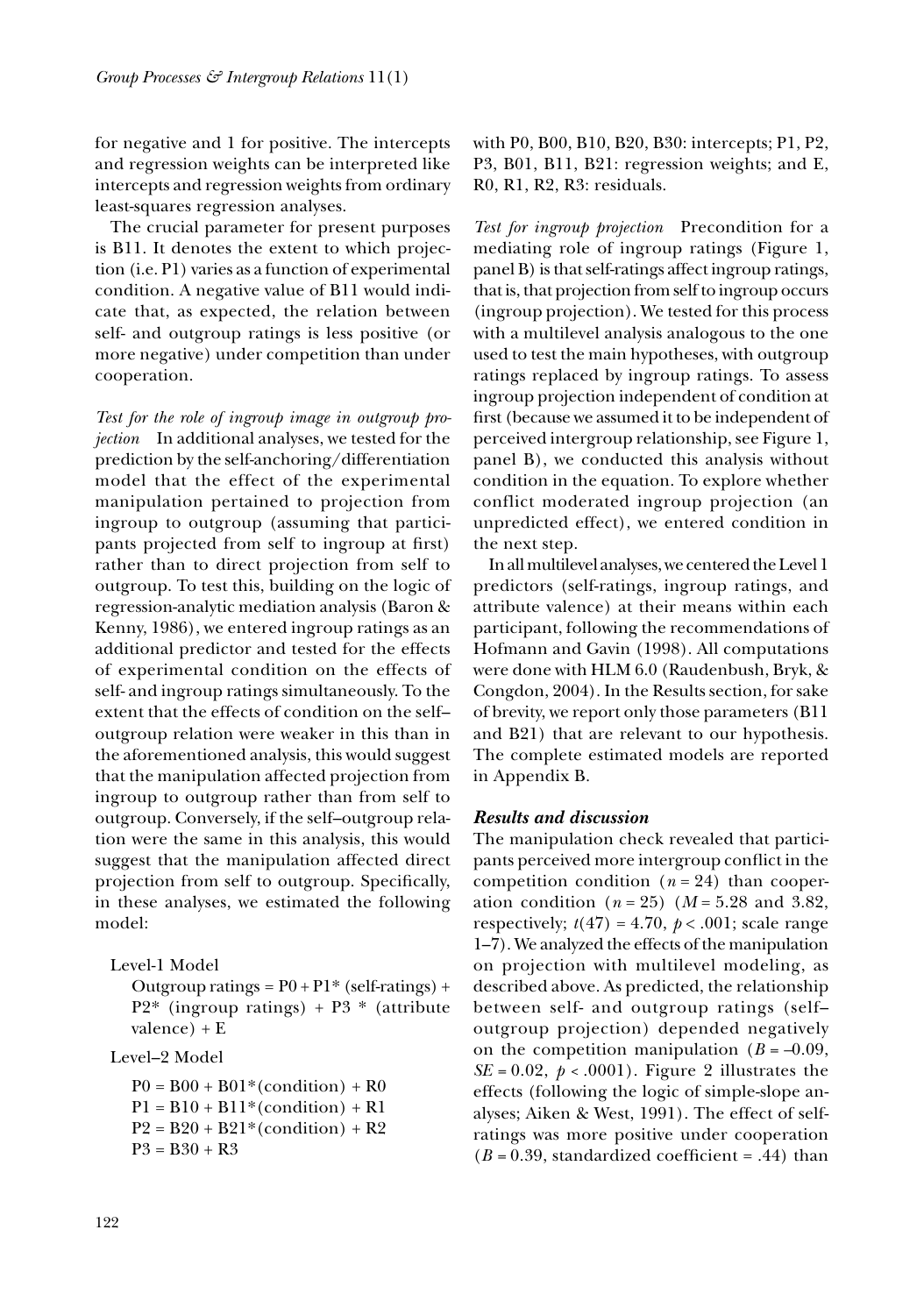

*Figure 2.* Relation between self-ratings (x axis, centered) and outgroup ratings (y axis) by experimental condition, with attribute valence held constant at its theoretical mean (i.e. assuming neutral valence)

under competition (*B =* 0.30, standardized  $coefficient = .33)$ . Thus, positive outgroup projection occurred in both conditions but was more pronounced in the cooperation condition.

To explore whether the effects of the manipulation were mediated by the ingroup image (i.e. whether perceived intergroup relationship affected projection from ingroup to outgroup rather than from self to outgroup), we entered ingroup ratings as an additional predictor in the analyses and tested the effects of the manipulation on both the ingroup–outgroup and self–outgroup relations, as described in the Method section. Competition versus cooperation had a significantly negative effect on the ingroup–outgroup relation (*B* = –0.08, *SE* = 0.03,  $p = .02$ , suggesting that perceived intergroup relationship did affect projection from ingroup to outgroup. At the same time, the effect of the manipulation on the self–outgroup relation was still significant  $(B = -0.04, SE = 0.02, p = .05)$ . Thus, conflict moderated both self-outgroup and ingroup–outgroup projection, but the latter accounted only partly for the effect of conflict on self–outgroup projection.

To test for self–ingroup projection, we conducted an additional multilevel analysis, with ingroup ratings as criterion and self-ratings as predictor (with valence controlled). A significant

effect emerged (*B* = 0.19, *SE =* 0.04, *p <* .0001, standardized coefficient .19), suggesting that ingroup projection did occur. When conflict was entered in the equation, it did not significantly moderate ingroup projection  $(B = -0.05, SE = 0.03, p = .09)$ . Thus, in contrast to outgroup projection, ingroup projection was not significantly influenced by perceived intergroup relationship.

Together, these results suggest that participants projected to the outgroup partly via the ingroup, and that the projection from ingroup to outgroup in this sequence depended on perceived intergroup relationship (Figure 1, panel B). This is consistent with the self-anchoring/differentiation model. Still, this effect could not entirely explain the overall effect of the manipulation on self–outgroup projection. Thus, direct projection from self to outgroup was also evident, and the manipulation affected this direct projection as well. The theories reviewed above cannot account for the finding that the self–outgroup projection was positive in the competition condition. The reviewed theories would suggest a negative correlation. A post hoc explanation is that (a) participants tended to ascribe some attributes to all people to some extent, resulting in similar ratings for self and outgroup, and (b) the competition versus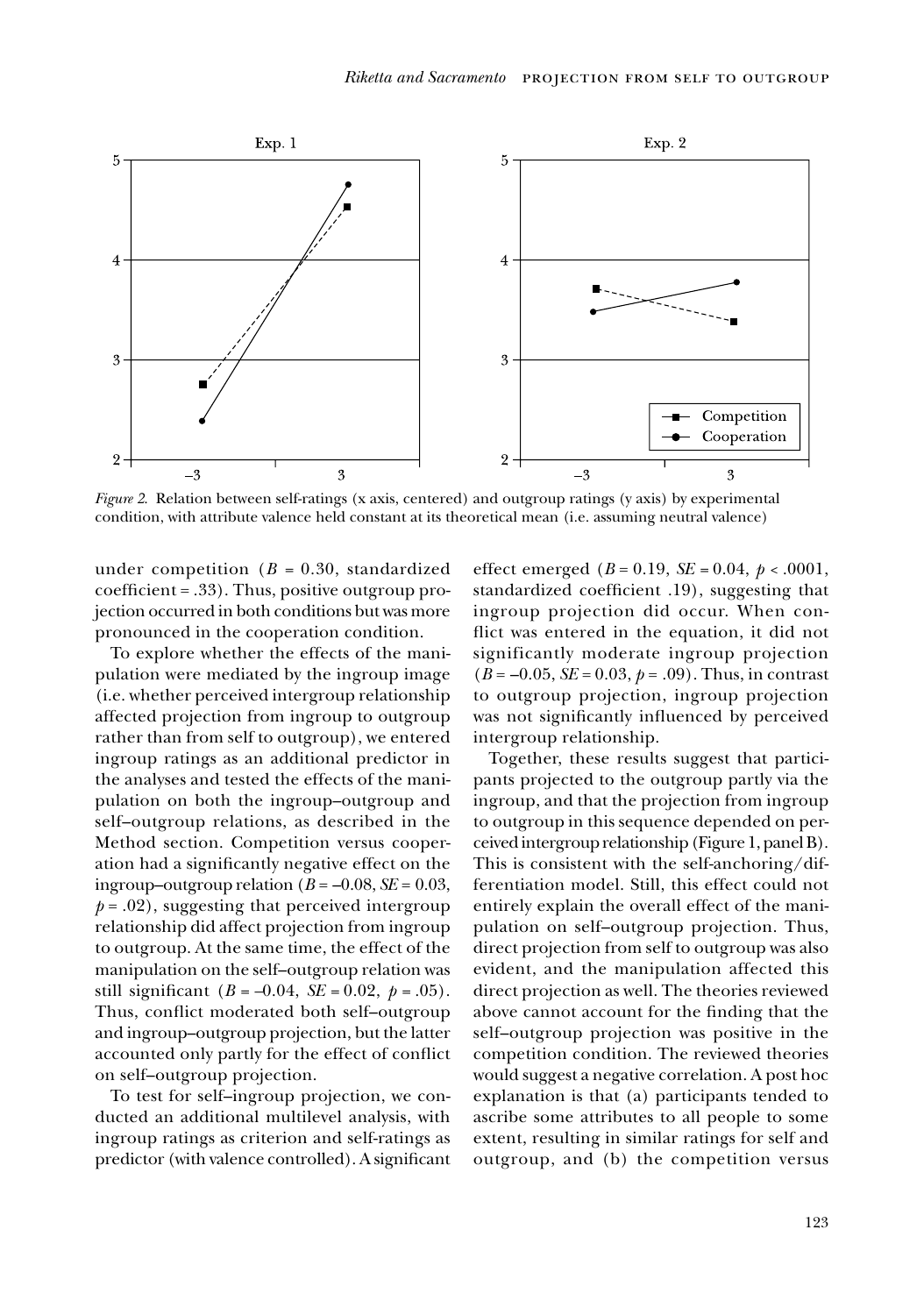cooperation manipulation in this study was too weak to override this effect. Because the positive correlation under competition was not replicated in Experiment 1, we will not offer a more detailed interpretation here.

## **Experiment 2**

One goal of Experiment 2 was to replicate Experiment 1 with natural groups. Another goal was to test whether common ingroup identity and perceived intergroup similarity mediated the effects of the manipulation on outgroup projection. As a further amendment to Experiment 1, we controlled for idiosyncratic ratings of attribute valence.

### *Method*

**Sample and procedure** Participants were 150 psychology students at the Faculty of Psychology and Education Science, University of Lisbon, Portugal. Hereafter, this faculty is referred to as FPCE-UL. One professor at this faculty agreed to have the questionnaires distributed to his students at the beginning of his classes. Students were informed that participation was voluntary and were asked to fill in the questionnaires in the classroom straight away. Students received sweets in exchange for participation.

Data from 20 participants had to be excluded from the analysis because they failed to provide any outgroup ratings (3) or attribute-valence ratings (1) or answered the manipulation check incorrectly (10 in the competition condition, 6 in the cooperation condition). Of the 130 remaining participants (mean age 21.87 years, 88% female), 60 were in the competition condition and 70 were in the cooperation condition.

**Materials** At first, participants judged themselves on 16 attributes. To explore the generality of the findings across attributes, the attributes used in this experiment were largely different from those used in Experiment 1. Again, the attributes covered a variety of personality characteristics, all of which were semantically unrelated to the dimension of cooperation versus conflict (see Appendix A). The list consisted of single attributes rather than attribute pairs

(unlike in Experiment 1) to facilitate the later judgments of attribute valence. Participants indicated how characteristic of themselves each attribute was, using a 6-point response scale anchored with *totally agree* and *totally disagree*.

Ingroup and outgroup chosen for this study were natural groups familiar to participants. Ingroup was the faculty (or school) of psychology where the participants studied (FPCE-UL). The outgroup was a private institute known as ISPA. It was the first superior school of psychology in Lisbon and enjoys a very positive reputation. The ingroup, FPCE-UL, was founded 18 years later, is part of the University of Lisbon, and, because it is funded by the public, is usually students' first choice when they apply for higher education in psychology. FPCE-UL students often draw comparisons between themselves and ISPA students regarding matters such as academic programs, average grades, their professors' reputation, and the research orientation of the two institutions. Furthermore, they also perceive ISPA students as future competitors when applying for jobs after graduation. Thus, students at FCPE-UL seem to perceive ISPA as a meaningful outgroup and the relationship between these two institutions as competitive.

We manipulated perceived intergroup relationship (cooperation vs. conflict) with a scenario which followed on the next page after the selfratings in the questionnaire. The scenario started as follows: 'The government body *Fundação para a Ciência e Tecnologia* has announced that it will fund the organization of a major international conference on the topic of *Psychology in the 21st century*. The application period has now been opened. The best application is the one that ensures the participation of the highest number of renowned researchers. This in turn strongly depends on the social network of the applying institution. Organizing such a conference is a privilege for the applying academic institution and it is also highly beneficial for its students, as it will enhance the visibility of the institution to potential employers and will enable the students to have a privileged contact with eminent international researchers. Both your institution, *Faculdade de Psicologia e Ciências da Educacão da Universidade de Lisboa* (FPCE-UL), and *Instituto*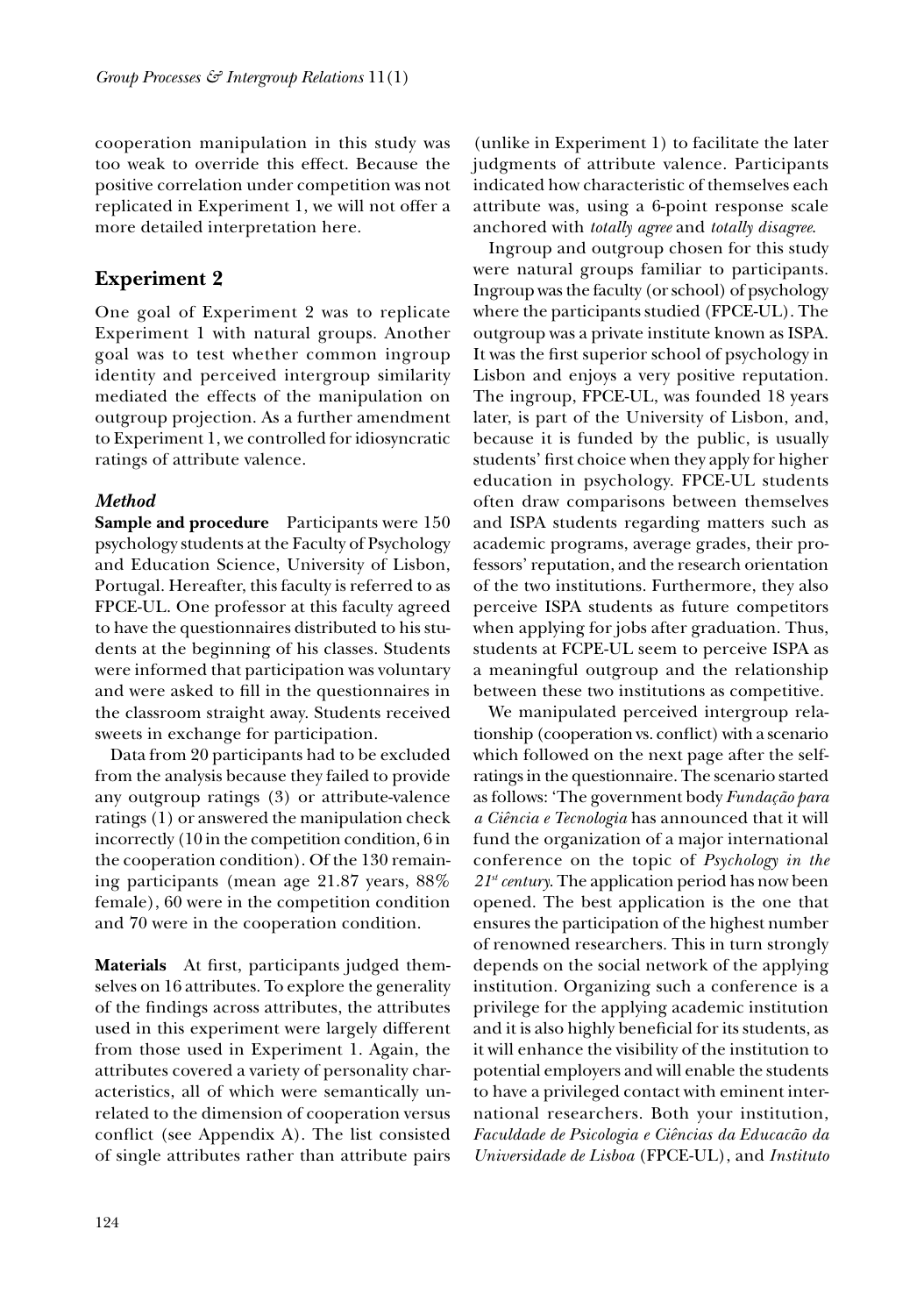*Superior de Psicologia Aplicada* (ISPA) announced that they will be applying'.

Intergroup relationship was manipulated in the last paragraph of the scenario. In the competition condition, the paragraph was as follows: 'Only one institution can win the funding for organizing the conference, namely the one that presents the best list of delegates. Thus, FPCE-UL and ISPA will be competing. Only one of them, but not both, can win the funding. If one wins it, the other will get nothing'.

In the cooperation condition, the paragraph was as follows: "It is possible that two institutions submit a joint application. FPCE-UL and ISPA decided to draw on their joint social networks to present a single list of invited researchers in their application. This cooperation increases their chances of winning the funding compared to the case that they apply individually. If their joint application succeeds, both FPCE-UL and ISPA will get funding'.

On the next pages of the questionnaire, participants judged the outgroup (members of ISPA) and the ingroup (members of FPCE-UL) on the same attribute list as the self. Like in Experiment 1, the outgroup was always judged before the ingroup, and participants were encouraged to rely on their spontaneous and intuitive impressions. In addition, participants judged common ingroup identity (items: 'I consider FPCE-UL and ISPA as a single, large group' and 'I consider FPCE-UL and ISPA as two clearly distinct groups' (reversed-coded), 6-point scales anchored with *totally agree* and *totally disagree*, *r* = .49) and intergroup similarity (item: 'On the whole, how similar are FPCE-UL and ISPA in your view?', 6-point response scale anchored with *very similar* and *very dissimilar*). The order of the two sets of scales (group ratings on the one hand and judgments of common identity and similarity on the other) was counterbalanced across participants.

At end of the questionnaire, participants provided demographic data and were asked the following question as a manipulation check: 'In the situation presented earlier, FPCE-UL and ISPA were: competing—cooperating (Please select the correct option)'. This question allowed us to filter participants that may have misunderstood the scenario or not read it carefully. As already mentioned, only the data of participants who gave the correct answer were analyzed.

We estimated the same multilevel models as in Experiment 1, with the exception that the variable 'attribute valence' denoted idiosyncratic rather than norm-based valence ratings. In addition, we tested whether the effects of the experimental manipulation was due to effects on common ingroup identity or perceived intergroup similarity (a special case of mediated moderation). To this end, in two additional analyses, we entered these two variables as predictors alongside the experimental manipulation into the multilevel models. To the extent that the effects of the manipulation were weaker in these analyses, this would indicate that those variables mediated the effects of conflict. Specifi cally, in these additional analyses, we tested the following models:

- (a) As to common ingroup identity:
	- Level-1 Model

Outgroup ratings =  $P0 + P1*(self-ratings) +$ P2\*(attribute valence) + E

Level–2 Model

 $P0 = B00 + B01*(condition) + B02*(common)$  $identity) + R0$  $P1 = B10 + B11*(condition) + B12*(common)$  $identity$ ) + R1  $P2 = B20 + R2$ 

- (b) As to perceived similarity:
	- Level-1 Model

Outgroup ratings =  $P0 + P1*(self-ratings) +$  $P2^*($ attribute valence) + E

Level–2 Model

 $P0 = B00 + B01*(condition) +$  $B02*(similarity) + R0$  $P1 = B10 + B11*(condition) +$  $B12*(similarity) + R1$  $P2 = B20 + R2$ 

with P0, B00, B10, B20: intercepts; P1, P2, B01, B02, B11, B12: regression weights; and E, R0, R1, R2: residuals.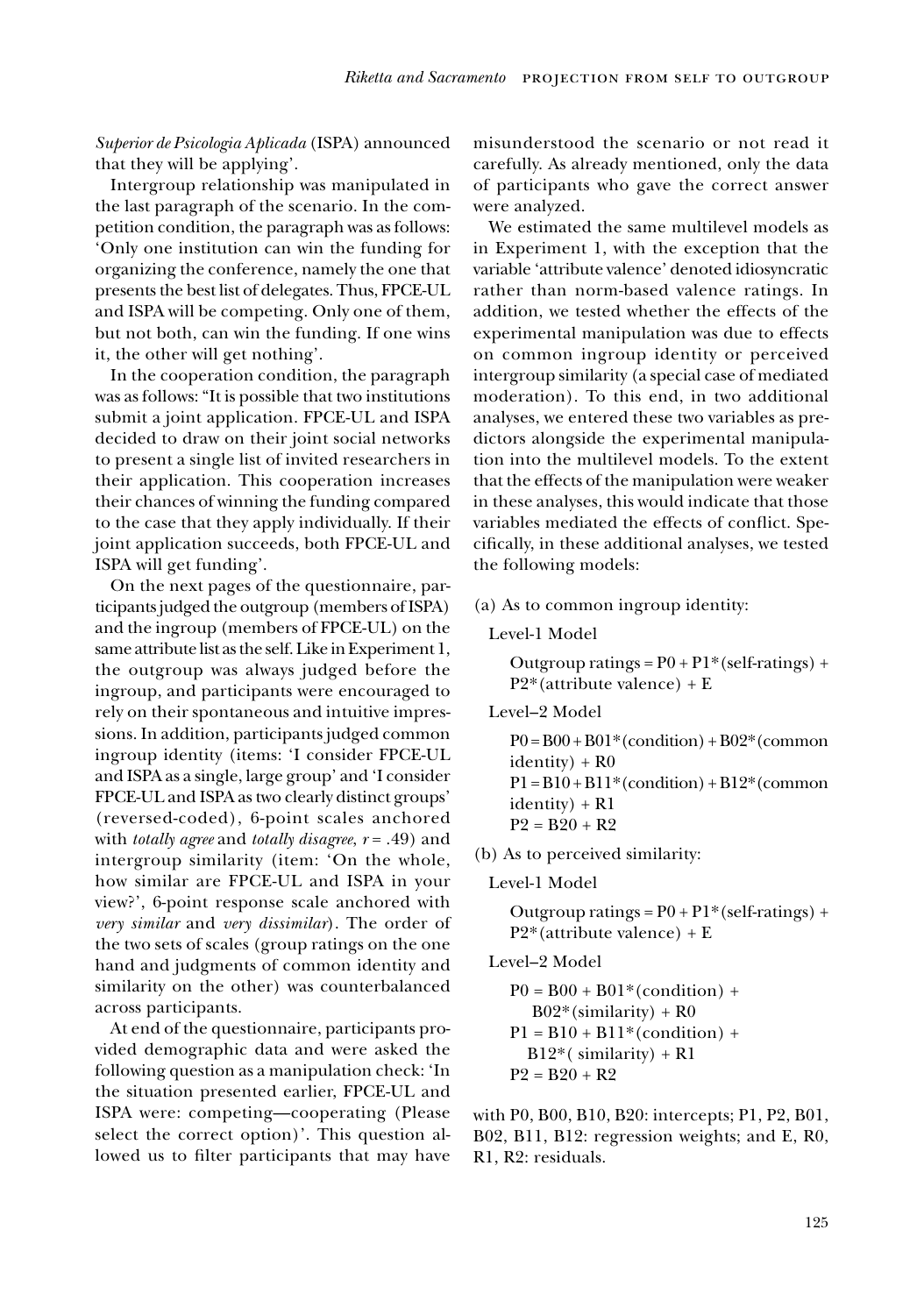In these analyses, following the recommendations of Hofmann and Gavin (1998), we centered the Level 1 predictors (self-ratings and attribute valence) at their means within each participant and the nondichotomous Level 2 predictors (common ingroup identity and perceived intergroup similarity) at their overall mean.

#### *Results and Discussion*

As predicted, the relation between self- and outgroup ratings depended negatively on the competition versus cooperation manipulation  $(B = -0.11, \ \text{SE} = 0.05, \ \text{p} = .02)$ . Figure 2 illustrates the effect. The effect of self-ratings was slightly positive under cooperation  $(B = 0.05,$ standardized coefficient .06) and negative under competition  $(B = -0.06$ , standardized coefficient  $-0.07$ , suggesting positive and negative outgroup projection, respectively.

Like in Experiment 1, we explored the role of ingroup image by entering ingroup ratings as an additional predictor and testing the moderating effect of the manipulation on both the ingroup–outgroup and self–outgroup relation simultaneously. The effect of the manipulation on the self–outgroup relation remained virtually the same as in the initial analysis  $(B = -0.09$ ,  $SE = 0.05$ ,  $p = .04$ ). Unlike in Experiment 1, the manipulation had no significant effect on the ingroup–outgroup relation ( $B = -0.06$ ,  $SE = 0.07$ ,  $p = .38$ ). Thus, the ingroup image, and hence indirect projection from self to outgroup via ingroup, did not play a role in the effects of the manipulation. This fails to support the model depicted in Figure 1, panel B. The manipulation affected only direct (rather than indirect) projection from self to outgroup.

For the sake of completeness, we tested for ingroup projection, just like in Experiment 1. Again, the self–ingroup relation was positive  $(B = 0.21, SE = 0.03, p < .0001$ , standardized coefficient .23) suggesting that ingroup projection did occur. Further analyses (analogous to those in Experiment 1) revealed an unexpected effect of the manipulation on the self-ingroup relation ( $B = 0.14$ ,  $SE = 0.05$ ,  $p = .01$ ). This suggests that ingroup projection was stronger under competition than cooperation, contrary to the effect of the manipulation on outgroup projection.

Next, we explored whether common ingroup identity and/or perceived intergroup similarity mediated the effects of the manipulation on self–outgroup projection. To this end, as explained in the Method section, we entered each of these two variables as a second predictor into the equation for conflict. In either case, the effect for conflict remained almost the same as in the initial analysis ( $B = -0.09$ ,  $SE = 0.05$ ,  $p = .05$ and  $B = -0.11$ ,  $SE = 0.05$ ,  $p = .02$ , respectively). In addition, common ingroup identity, but not perceived intergroup similarity, significantly moderated self–outgroup projection  $(B = 0.042)$ , *SE =* 0.019, *p =* .03; and *B =* 0.038, *SE =* 0.023,  $p = .11$ ). Further, *t*-tests revealed that neither common ingroup identity nor perceived intergroup similarity were significantly affected by the manipulation  $(M = 3.52$  in the cooperation condition vs. 3.21 in the competition condition, *t* = 1.39, *p* = .17 and *M* = 2.73 vs. 2.80, *t* = 0.34,  $p = .73$ , respectively).

Thus, common ingroup identity turned out to be another moderator of outgroup projection but did not explain the effects of manipulated intergroup relationship. In other words, recategorization did not seem to play a role in the effects of the manipulation on self–outgroup projection. Moreover, no significant evidence for a role of perceived similarity in outgroup projection was obtained.

In sum, Experiment 2 replicated the finding from Experiment 1 that perceived intergroup cooperation versus competition leads to more positive outgroup projection. Overall, outgroup projection was less positive in this than in the preceding experiment, and was even negative in the competition condition. A possible reason for this difference between the experiments is that this experiment referred to real-life (rather than hypothetical) groups and that participants were likely to view the intergroup relationship as competitive in real life. Thus, especially the competition condition of this experiment (though still hypothetical) may have been personally more relevant and more plausible than the competition condition in Experiment 1. These factors in turn may be preconditions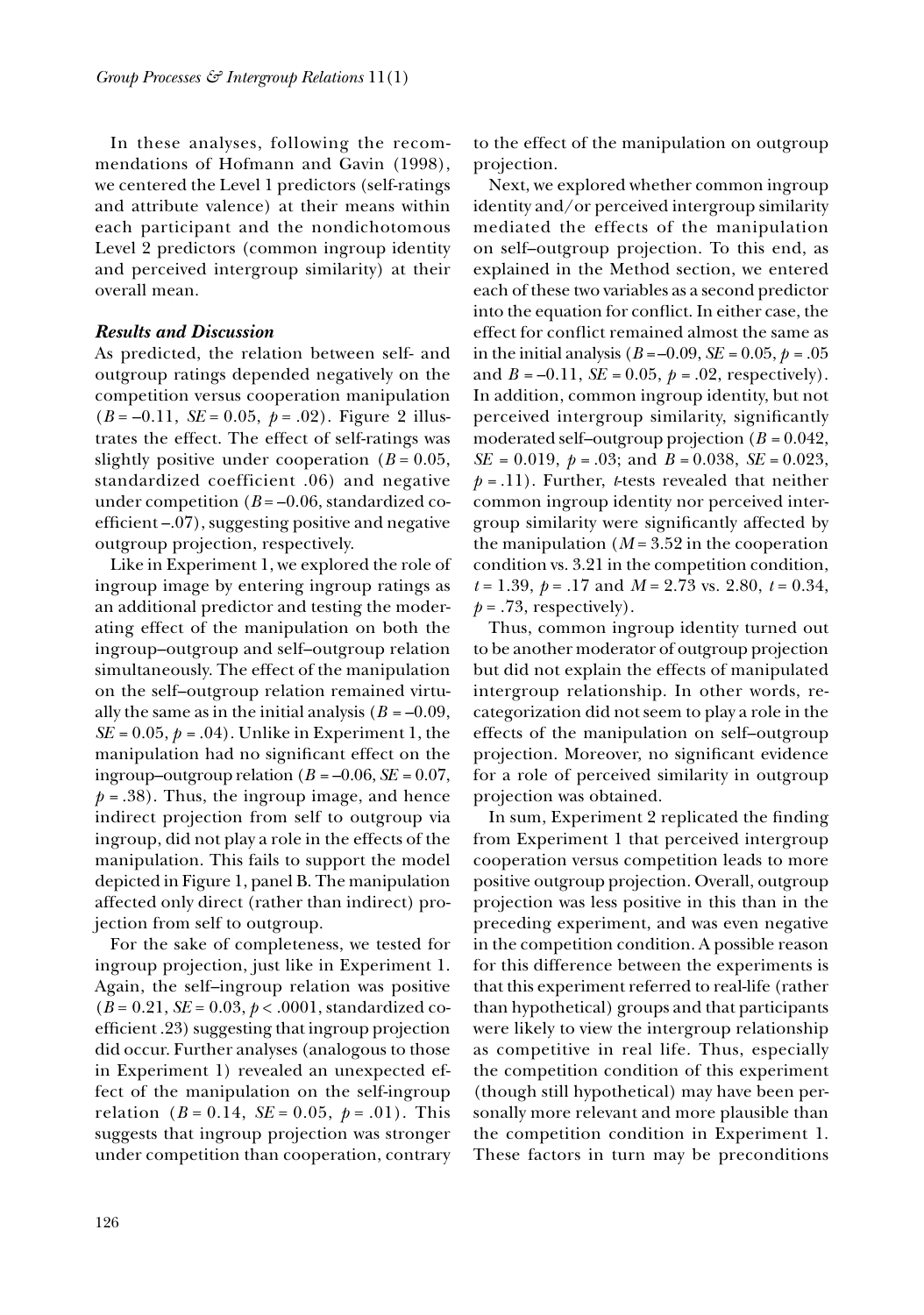for negative outgroup projection (as argued by Mullen, Dovidio, Johnson & Copper, 1992; Riketta, 2005; Spears & Manstead, 1990). Further, like in Experiment 1, cooperation versus competition seemed to affect direct (self-to-outgroup) rather than only indirect (self-to-ingroup-tooutgroup) projection. Finally, the effect of the experimental manipulation could not be reduced to recategorization or perceived intergroup similarity.

## **General discussion**

The two experiments, one with fictitious groups and one with natural groups, consistently show that perceived intergroup cooperation versus competition leads to stronger projection of self-attributes to outgroups. This supports our main hypothesis that perceived intergroup relationship moderates outgroup projection. Our studies extend previous correlational research on this moderator hypothesis (Riketta, 2005) by enabling causal conclusions. Our manipulation of perceived intergroup relationship ensured that this variable was a cause, rather than consequence, of projection. Moreover, by having participants judge their self-image before the ingroup–outgroup categorization was made salient, we ensured that the effects of the manipulation pertained to projection from self to outgroup rather than to the reverse process (internalization of outgroup attributes into the self-image, as a special case of self-stereotyping; cf. Turner, 1987). Thus, our studies are the first to demonstrate that perceived intergroup relationship *influences* outgroup projection.

A second goal of this research was to test whether the effect of perceived intergroup relationship pertained to indirect projection from self to outgroup via ingroup rather than to direct projection from self to outgroup. The former possibility is suggested by the self-anchoring/ differentiation model (Cadinu & Rothbart, 1996). Although perceived intergroup relationship affected ingroup–outgroup projection in one of the two experiments (Experiment 1), perceived intergroup relationship affected self–outgroup projection independently of this effect in both experiments. Thus, perceived intergroup relationship seems to influence direct projection from self and outgroup, independently from the ingroup image. This finding is important more in general because it attests to the very existence of direct projection from self to outgroup, a notion questioned by several researchers (e.g. Cadinu & Rothbart, 1996; Robbins & Krueger, 2005) but postulated by cognitive consistency theories (Greenwald et al., 2002; Heider, 1958).

A third goal of this research was to explore whether the effects of the manipulation could be reduced to recategorization (i.e. viewing in- and outgroup as members of a single group, resulting in common ingroup identity; cf. Gaertner et al., 1993) or perceived intergroup similarity (cf. Ames, 2004a,b). Controlling for these variables did not markedly change the effects of the manipulation on the self–outgroup relation. Thus, the effects of manipulated conflict seem to be genuine rather than a special case of ingroup–outgroup recategorization or perceived similarity between ingroup and outgroup. This distinguishes our research from research on recategorization (e.g. Gaertner et al., 1993) and studies on the role of perceived similarity in projection (Ames, 2004a,b; also Jones, 2004). Note that we looked at ingroup–outgroup similarity whereas Ames and Jones looked at self-target similarity. Thus, the findings do not rule out that perceived self–outgroup similarity mediates the effects of the manipulation.

Consistent with previous research, we also found evidence of projection to the ingroup in both experiments (e.g. see Otten, 2002; Robbins & Krueger, 2005). More important, the intergroup relationship manipulation did not affect ingroup projection in Experiment 1 and changed it in a manner different from outgroup projection in Experiment 2. This dissociation suggests that the effects we expected and found for outgroup projection are specific to outgroups and do not pertain to a general tendency to project to any group.

Our studies point to several avenues for further research. Because only one of our experiments used natural groups, further replications with natural groups are desirable. In doing so, one could explore the generality across groups and could try other manipulations of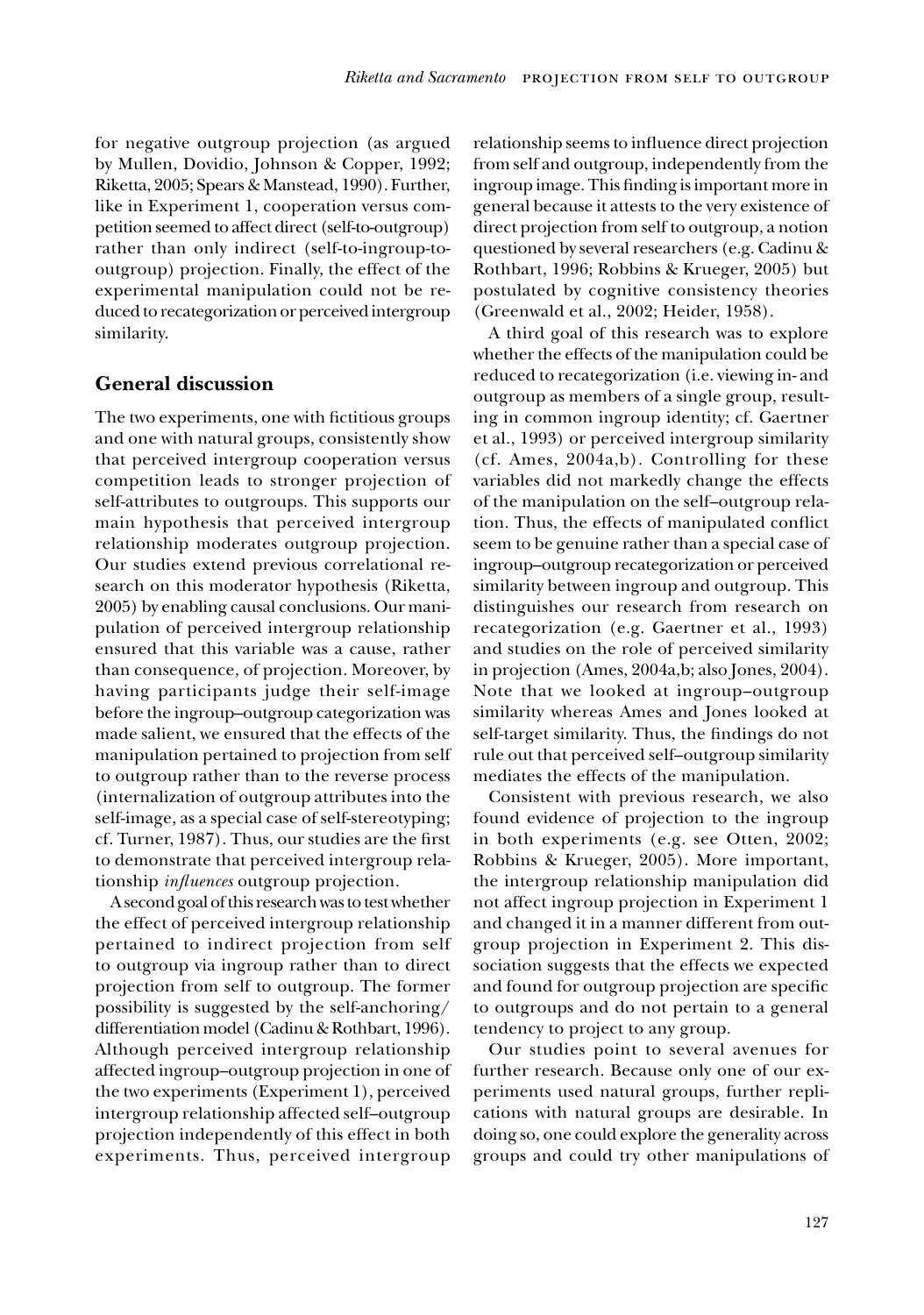intergroup relationship (e.g. real competition versus cooperation between the groups on laboratory tasks). Morever, given the elusiveness of outgroup projection in previous research, additional moderators apart from perceived intergroup relationship may exist. Thus, further research on the boundary conditions of outgroup projection seems worthwhile. For example, one could test whether the effect of perceived intergroup relationship on outgroup projection is stronger for people higher in the need for cognitive balance or structure (Greenwald et al., 2002; Heider, 1958), or for whom the intergroup situation is personally more important (Riketta, 2005; Spears & Manstead, 1990). Finally, future research may address the role of outgroup projection in stereotype formation and intergroup behavior. In particular, outgroup projection may be one of the mechanisms through which intergroup contact shapes stereotypes of the outgroup (cf. Pettigrew, 1998; Sherif et al., 1961), especially on dimensions unrelated to the content domain of the intergroup contact.

Now that the existence of outgroup projection has been demonstrated, we believe that this phenomenon deserves more attention in research than it has hitherto received. The evidence accrued so far suggests that outgroup projection is an intriguing but often overlooked process by which people make sense of the social world.

## **Acknowledgments**

We are grateful to several anonymous reviewers for comments on previous versions of this paper and Luis Curral for supporting the data collection for Experiment 2.

# **References**

- Aiken, L. S., & West, S. G. (1991). *Multiple regression: Testing and interpreting interactions*. Thousand Oaks, CA: Sage.
- Alexander, M.G., Brewer, M.B., & Herrmann, R.K. (1999). Images and affect: A functional analysis of outgroup stereotypes. *Journal of Personality and Social Psychology, 77*, 78–93.
- Ames, D. R. (2004a). Inside the mind reader's tool kit: Projection and stereotyping in mental state inference. *Journal of Personality and Social Psychology*, *87*, 340–353.
- Ames, D.R. (2004b). Strategies for social inference: A similarity contingency model of projection and stereotyping in attribute prevalence estimates. *Journal of Personality and Social Psychology, 87*, 573–585.
- Baron, R. M., & Kenny, D. A. (1986). The moderator–mediator variable distinction in social psychological research: Conceptual, strategic, and statistical considerations. *Journal of Personality and Social Psychology, 51*, 1173–1182.
- Cadinu, M.R., & Rothbart, M. (1996). Selfanchoring and differentiation processes in the minimal group paradigm. *Journal of Personality and Social Psychology, 70*, 661–677.
- Clement, R.W., & Krueger, J. (2002). Social categorization moderates social projection. *Journal of Experimental Social Psychology, 38*, 219–233.
- Gaertner, S.L., Dovidio, J. F., Anastasio, P. A., Bachman, B. A., & Rust, M. C. (1993). The common ingroup identity model: Recategorization and the reduction of intergroup bias. In W. Stroebe & M. Hewstone (Eds.), *European review of social psychology* (*Vol. 4,*  pp. 1–26). London: Wiley.
- Gramzow, R. H., Gaertner, L., & Sedikides, C. (2001). Memory for ingroup and outgroup information in a minimal group context. *Journal of Personality and Social Psychology, 80*, 188–205.
- Greenwald, A. G., Banaji, M. R., Rudman, L. A., Farnham, S. D., Nosek, B. A., & Mellott, D. S.  $(2002)$ . A unified theory of implicit attitudes, stereotypes, self-esteem, and self-concept. *Psychological Review, 109*, 3–25.
- Hager, W., & Hasselhorn, M. (Eds.) (1994). *Handbuch deutschsprachiger Wortnormen* [Handbook of German word norms]. Göttingen: Hogrefe.
- Heider, F. (1958). *The psychology of interpersonal relations*. New York: Wiley.
- Hewstone, M., Rubin, M., & Willis, H. (2002). Intergroup bias. *Annual Review of Psychology, 53*, 575–604.
- Hofmann, D. A., & Gavin, M. B. (1998). Centering decisions in hierarchical linear models: Implications for research in organizations. *Journal of Management, 24*, 623–641.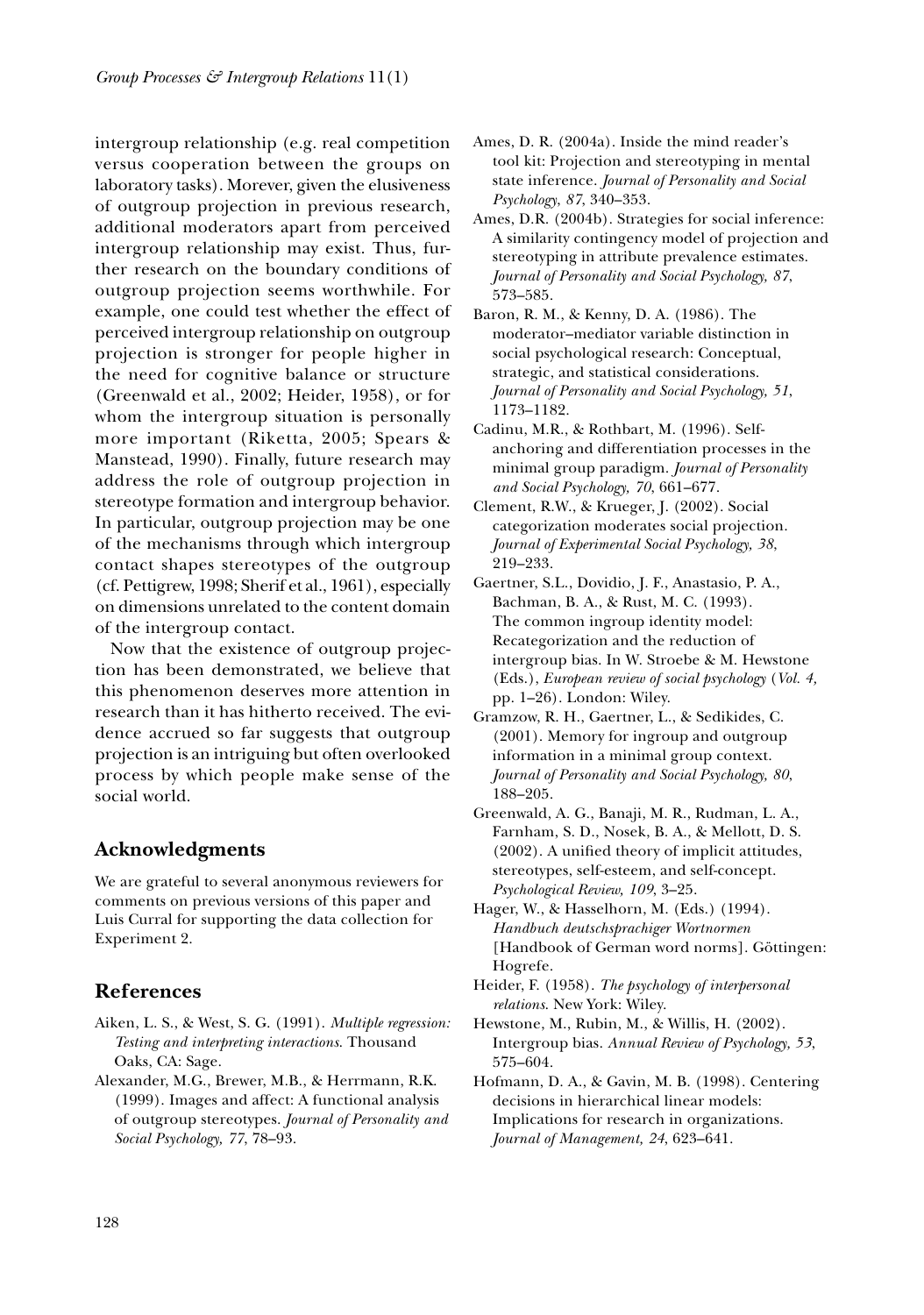Jones, P. E. (2004). False consensus in social context: Differential projection and perceived social distance. *British Journal of Social Psychology, 43*, 417–429.

Katz, D., & Allport, F. (1931). *Students' attitudes*. Syracuse, NY: Craftsman.

Kelley, H. H., & Thibaut, J. W. (1978). *Interpersonal relations: A theory of interdependence*. New York: Wiley.

Krueger, J. (1998). On the perception of social consensus. *Advances in Experimental Social Pschology, 30*, 163–240.

Krueger, J. (2000). The projective perception of the social world. In J. Suls & L. Wheeler (Eds.), *Handbook of social comparison* (pp. 323–351). New York: Kluwer.

Krueger, J., & Zeiger, J. S. (1993). Social categorization and the truly false consensus effect. *Journal of Personality and Social Psychology, 65*, 670–680.

Mullen, B., Atkins, J. L., Champion, D. S., Edwards, C., Hardy, D., Story, J. E. et al. (1985). The false consensus effect: A meta-analysis of 115 hypothesis tests. *Journal of Experimental Social Psychology, 21*, 262–283

Mullen, B., Dovidio, J. F., Johnson, C., & Copper, C. (1992). Ingroup–outgroup differences in social projection. *Journal of Experimental Social Psychology, 28*, 422–440.

Muller, D., Judd, C. M., & Yzerbyt, V. Y. (2005). When moderation is mediated and mediation is moderated. *Journal of Personality and Social Psychology, 89*, 852–863.

Otten, S. (2002) 'Me' and 'us' or 'us' and 'them'? The self as heuristic for defining novel ingroups. *European Review of Social Psychology, 13*, 1–33.

Otten, S., & Wentura, D. (2001). Self-anchoring and ingroup favoritism: An individual-profiles analysis. *Journal of Experimental Social Psychology, 37*, 1049–1071.

Pettigrew, T. F. (1998). Intergroup contact theory. *Annual Review of Psychology, 49*, 65–85.

Raudenbush, S. W., & Bryk, A. S. (2002). *Hierarchical linear models* (2nd ed.). Thousand Oaks, CA: Sage.

Raudenbush, S. W., Bryk, T., & Congdon, R. (2004). *HLM 6 hierarchical linear and nonlinear modeling* (computer program). Lincolnwood, IL: Scientific Software International, Inc.

Riketta, M. (2005). Cognitive differentiation between self, ingroup, and outgroup: The roles of identification and perceived intergroup conflict. *European Journal of Social Psychology*, 35, 97–106.

Riketta, M. (2006). Projection of self-attributes to outgroups. In A. B. Prescott (Ed.), *The concept of self in psychology* (pp. 215–241). Hauppauge, NY: Nova.

Robbins, J.M., & Krueger, J. (2005). Social projection to ingroups and outgroups. *Personality and Social Psychology Review, 9*, 32–47.

Sherif, M., Harvey, O. J., White, B. J., Hood, W. R., & Sherif, C. W. (1961). *Intergroup confl ict* and *cooperation: The robbers cave experiment*. Norman, OK: University of Oklahoma Book Exchange.

Sherman, S. J., Chassin, L., Clark, C. P., & Agostinelli, G. (1984). The role of evaluation and similarity principles in the false consensus effect. *Journal of Personality and Social Psychology, 47*, 1244–1262.

Smith, E. R., & Henry, S. (1996). An ingroup becomes part of the self: Response time evidence. *Personality and Social Psychology Bulletin, 22*, 635–642.

Spears, R., & Manstead, A. S. R. (1990). Consensus estimation in social context. *European Review of Social Psychology, 1*, 81–109.

Turner, J. C. (1987). A self-categorization theory. In J. C. Turner, M. A. Hogg, P. J. Oakes, S. D. Reicher, & M. S. Wetherell, (Eds.), *Rediscovering the social group* (pp. 42–67). Oxford, UK: Blackwell.

## **Biographical notes**

michael riketta is lecturer in work and organizational psychology at Aston Business School, Aston University, Birmingham. He has received first degrees in socioeconomics (University of Augsburg, Germany) and psychology (University of Eichstätt, Germany) and a doctor's degree in psychology (University of Mannheim, Germany). He has worked as researcher and lecturer at the universities of Eichstätt, Mannheim and Tübingen, Germany. His current research areas are (a) identification and commitment in organizations, (b) social projection and (c) self-esteem.

claudia sacramento is a doctoral researcher in work and organizational psychology at Aston Business School, Aston University, Birmingham. Her current research interests concern individual and team creativity, team processes, the impact of stressors on teams, and intergroup relations.

*Paper received 21 February 2006; revised version accepted 16 May 2007*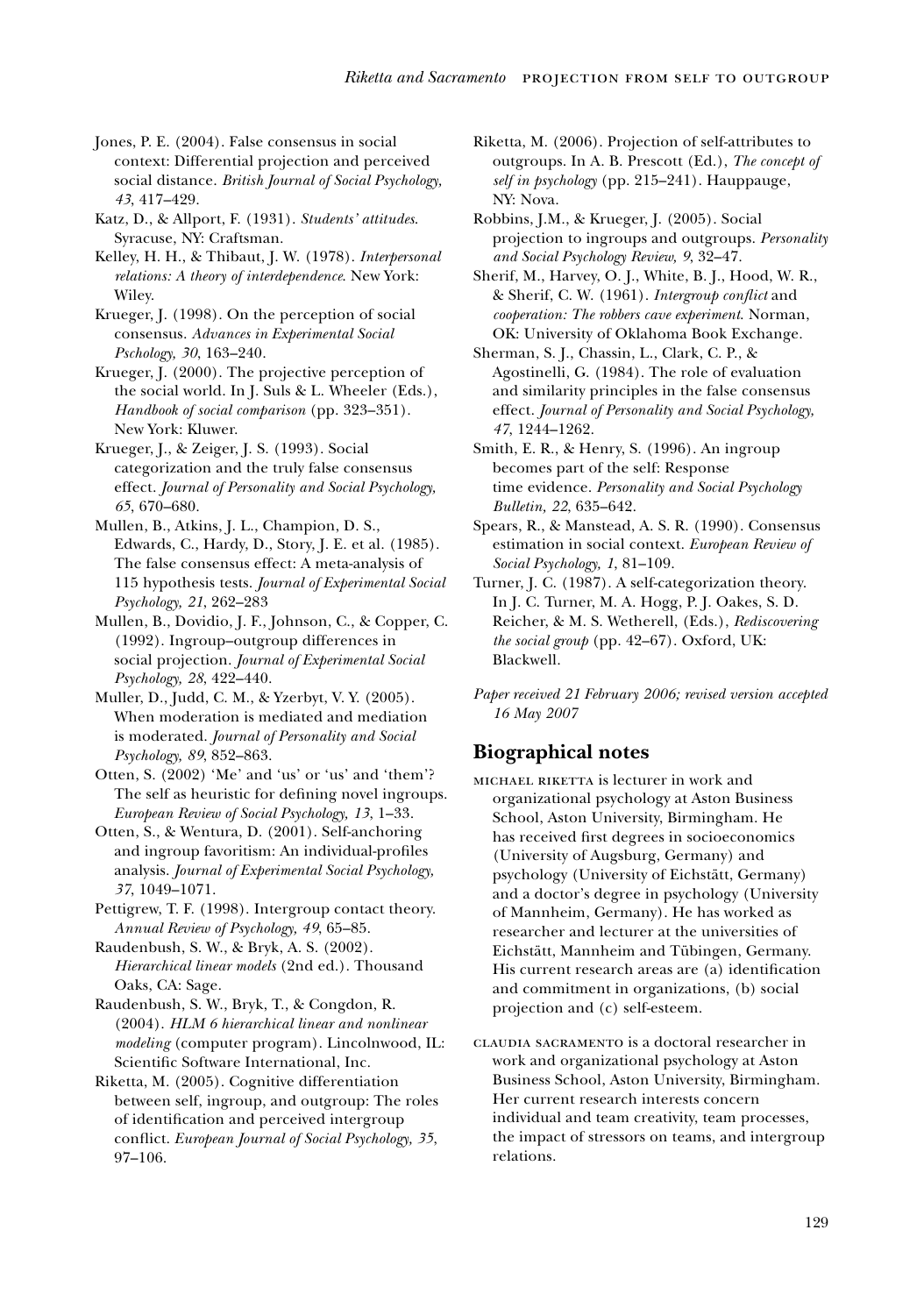# **Appendix A: Adjectives for self- and group ratings**

#### *Experiment 1 Experiment 2*

| not sociable - sociable        | progressive     |
|--------------------------------|-----------------|
| sensitive – not sensitive      | slow            |
| trustworthy – not trustworthy  | agitated        |
| intelligent – unintelligent    | studious        |
| humorous – having no sense     |                 |
| of humor                       | silent          |
| narrow-minded - open-minded    | tense           |
| tidy – untidy                  | creative        |
| honest - dishonest             | nervous         |
| conventional – individualistic | orderly         |
| athletic – unathletic          | chaotic         |
| decent – indecent              | conforming      |
| introverted – extraverted      | avoiding social |
|                                | contact         |
| unreliable – reliable          | conscientious   |
| rational – irrational          | even-tempered   |
| opportunistic - principled     | conservative    |
| attractive - unattractive      | sociable        |
| nervous – calm                 |                 |

*Notes*: The adjective list in Experiment 1 included three additional attributes, which were semantically related to the dimension of conflict versus cooperation (friendly – unfriendly, quarrelsome – peaceful, uncooperative – cooperative). Because the judgments on these attributes may reflect direct inferences from the scenario rather than projection from the self, they were not included in the present analyses. The adjectives for Experiment 2 were selected to represent four of the Big Five personality traits (extraversion, neuroticism, conscientiousness, and openness to experience; four adjectives each). The remaining Big Five trait, agreeableness, was omitted from the study because it is semantically related to the dimension of conflict versus cooperation.

# **Appendix B: Regression Equations Estimated in the Multilevel Analyses**

S, O, and I: self-, outgroup, and ingroup ratings, respectively. C: condition. V: attribute valence. 2. CI: common ingroup identity. SI: perceived intergroup similarity. Equations (a) refer to the analysis with valence as control variable (as reported in the text) and equations (b) refer to the analysis without valence as control variable.

#### Experiment 1

Test for the moderating effect of conflict on outgroup *projection*

Without ingroup ratings:

- (a)  $Q = 2.95 + 0.07 \times C + (0.39 0.09 \times C) \times S + 1.26 \times V$
- (b)  $Q = 3.34 + 0.10 \times C + (0.72 0.12 \times C) \times S$

With ingroup ratings:

- (a)  $O = 3.26 + 0.10 \times C + (0.07 0.04 \times C) \times S + (0.84$  $-0.08\text{*C}\degree$ U +  $0.21\text{*V}$
- (b)  $Q = 3.34 + 0.10 \times C + (0.07 0.04 \times C) \times S + (0.84$  $-0.07 \times C$ <sup>\*</sup>I

## *Test for ingroup projection*

Without condition:

- (a)  $I = 3.61 + 0.19*S + 1.96*V$
- (b)  $I = 3.61 + 0.51*S$

#### With condition:

- (a)  $I = 3.69 0.02 \times C + (0.42 0.05 \times C) \times S + 1.96 \times V$
- (b)  $I = 3.68 0.02 \times C + (0.80 0.06 \times C) \times S$

#### Experiment 2

Test for the moderating effect of conflict on outgroup *projection*

Without ingroup ratings:

- (a)  $Q = 3.63 0.08 \times C + (0.05 0.11 \times C) \times S + 0.18 \times V$
- (b)  $Q = 3.63 0.08 \times C + (0.20 0.14 \times C) \times S$

With ingroup ratings:

- (a)  $Q = 3.63 0.08 \times C + (0.04 0.09 \times C) \times S + (0.14$  $-0.06\text{*C}$ <sup>\*</sup>I +  $0.14\text{*V}$
- (b)  $Q = 3.63 0.08 \times C + (0.12 0.11 \times C) \times S + (0.20$  $-0.05*C$ <sup>\*</sup>I

*Test for ingroup projection*

#### Without condition:

- (a)  $I = 3.50 + 0.21*S + 0.28*V$
- (b)  $I = 3.50 + 0.41*S$

With condition:

- (a)  $I = 3.53 0.06 \times C + (0.14 + 0.14 \times C) \times S + 0.28 \times V$
- (b)  $I = 3.53 0.06 \times C + (0.35 + 0.11 \times C) \times S$